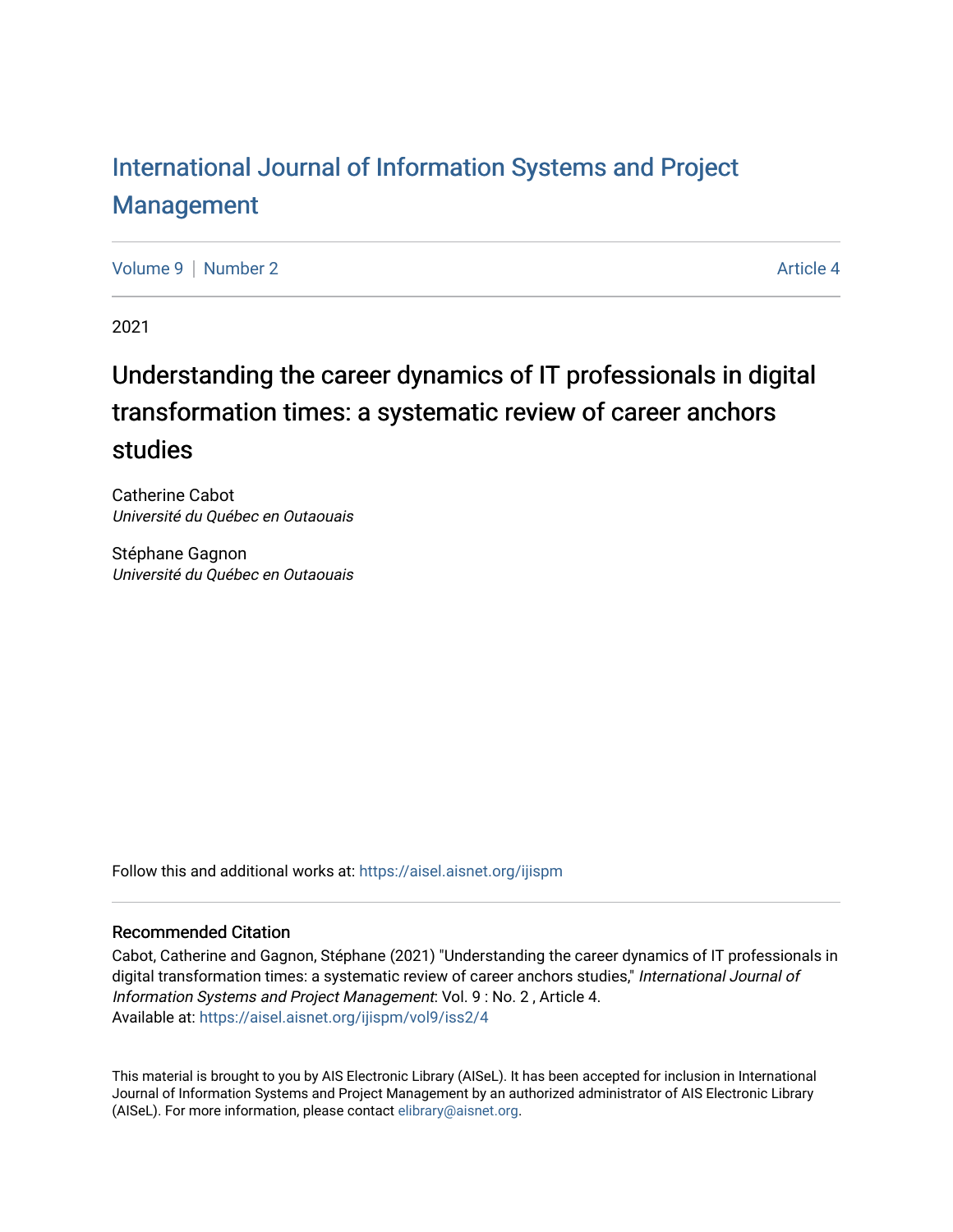

International Journal of Information Systems and Project Management ISSN (print):2182-7796, ISSN (online):2182-7788, ISSN ( cd-rom):2182-780X *Available online a[t www.sciencesphere.org/ijispm](http://www.sciencesphere.org/ijispm)*

# Understanding the career dynamics of IT professionals in digital transformation times: a systematic review of career anchors studies

## **Catherine Cabot**

Université du Québec en Outaouais Gatineau, Québec Canada cath.cabot@gmail.com

## **Stéphane Gagnon**

Université du Québec en Outaouais Gatineau, Québec Canada stephane.gagnon@uqo.ca

## **Abstract:**

The concept of career anchors has long been a reference model to guide Human Resources Management (HRM) practices within the information technology (IT) discipline. However, as the digital transformation phenomenon grows increasingly disruptive, the misalignment of human resources is becoming more apparent as IT professionals are faced with mixed job demands requiring multidisciplinary skillsets. Along with the lack of workforce diversity and high turnover rates, these HRM challenges are impacting career dynamics and talent management practices. A systematic literature review of 20 empirical studies reveals three broad themes: debunking the dual-ladder construct of traditionally opposing technical and management career paths, fostering a diverse workforce through a variety of demographic profiles, and understanding the response strategies of IT professionals. While career anchors proved to be a useful model, it falls short in the context of the current structural changes of professional career choices and talent requirements, which requires a more diverse and dynamic model. This finding leads to a new research agenda emphasizing the study of Business Technology Management (BTM). This new concept refers to an emerging transdisciplinary profession, uniting Project Management (PM), Information Systems (IS) and IT competencies within a common body of knowledge for leading digital transformation projects.

## **Keywords:**

career dynamics; information technology (IT); career anchors; human resources management (HRM); business technology management (BTM), digital transformation.

**DOI:** 10.12821/ijispm090203

**Manuscript received:** 14 December 2020 **Manuscript accepted:** 20 March 2021

Copyright © 2021, SciKA. General permission to republish in print or electronic forms, but not for profit, all or part of this material is granted, provided that the International Journal of Information Systems and Project Management copyright notice is given and that reference made to the publication, to its date of issue, and to<br>the fact that reprinting privileges were granted by per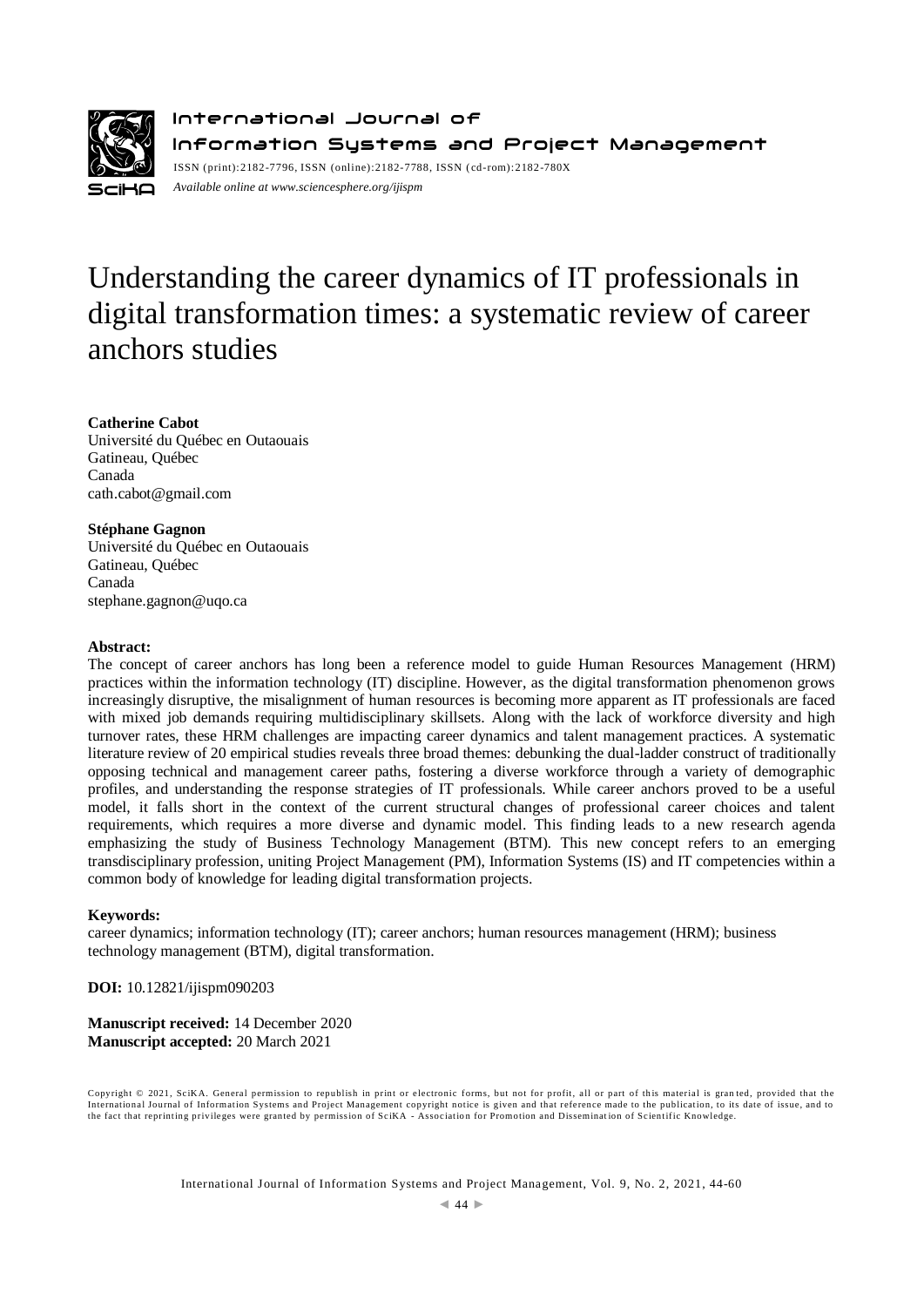Understanding the career dynamics of IT professionals in digital transformation times: a systematic review of career anchors studies

## **1. Introduction**

"Although the importance of project management is nowadays widely acknowledged and the evolution and importance of project-based organizations has received quite some attention in theory and practice the role and the motivation of the individual project manager is still under-researched" [1].

More than ever, research efforts are required to understand the motivations of project managers as Information Technology (IT) professionals are increasingly called up to fulfill project management (PM) roles across various organizations. Combined with the importance of project-based organizations, their roles have also greatly evolved due to the intensity of the digital transformation phenomenon. Ultimately, this has created a misalignment of human resources that is causing a talent shortage. Project success requires IT executives and hiring managers to revisit their Human Resources Management (HRM) practices and adjust them in the context of these new complex roles, ensuring more effective recruitment, retention, and talent management strategies.

The widespread digital transformation phenomenon has caused major disruptions requiring important structural changes to organizations including the need for professionals to assume new roles outside of their traditional functions [2]. Professionals with a non-IT background are faced with managing IT projects and conversely, IT professionals are expected to assist with the realization of these new IT projects [2]. This requires individuals to be proficient in multiple knowledge areas traditionally considered separate disciplines. Furthermore, digital transformation has caused organizations to shorten the lifecycle of those roles, driving professionals to change the way they think about the timeframe of their careers.

In response to digital transformation, Business Technology Management (BTM) was introduced in 2009 by the IT Association of Canada (ITAC) as a way of redefining the traditional career perspectives within technology-focused disciplines. BTM merges various business, project management and technical skills supported by core references to lead digital transformation projects within all types of organizations [3, 4]. This initiative has grown into a global community of professionals who master a broad range of integrated skillsets required by digital transformations [5].

BTM embodies a brand, a concept and a profession [5]. As a brand, BTM is a registered trademark in over 100 countries including Canada and the United States. Moreover, several Canadian academic institutions now offer a BTM program to bridge the business and IT learning curricula. As a concept, BTM promotes digital leadership from the highest strategic level of the organization to address the digital transformation [5]. As a profession, BTM includes practitioners with hybrid skillsets encompassing business, technology, and management. Since BTM blurs the traditional career boundaries of IT professionals, it has the potential to establish career paths across multiple specializations to address the talent shortage crisis. To accomplish this, research focused on career dynamics is required to shed light on the motivations of professionals that could fit within the BTM umbrella.

Accordingly, this literature review will assess to what extent existing studies of IT professionals and their career dynamics can provide insights into how HRM practices can evolve to address the misalignment of human resources in the IT discipline. The career anchors framework is the primary focus of this review as it is a widely studied model. Thus, the literature reviewed in this article focuses on the career orientations of IT professionals through the lens of the career anchors framework. The results of this study will validate the BTM initiative in the context of the digital transformation.

This article is divided into four main sections. The first section explains the misalignment of human resources in the IT profession, which include the evolution of roles in the IT sector, the lack of workforce diversity and high turnover rates. The second section provides an overview of Schein's career anchors. The third section is the heart of this article as it presents the literature review of 20 empirical studies under the umbrella of three broad themes: debunking the dualladder construct, fostering a diverse workforce through demographic profiles, and understanding the response strategies of IT professionals. The fourth section discusses BTM as a promising framework to model the diverse and dynamic career paths of IT professionals. The article concludes with suggestions for new research and highlights the limitations of the study.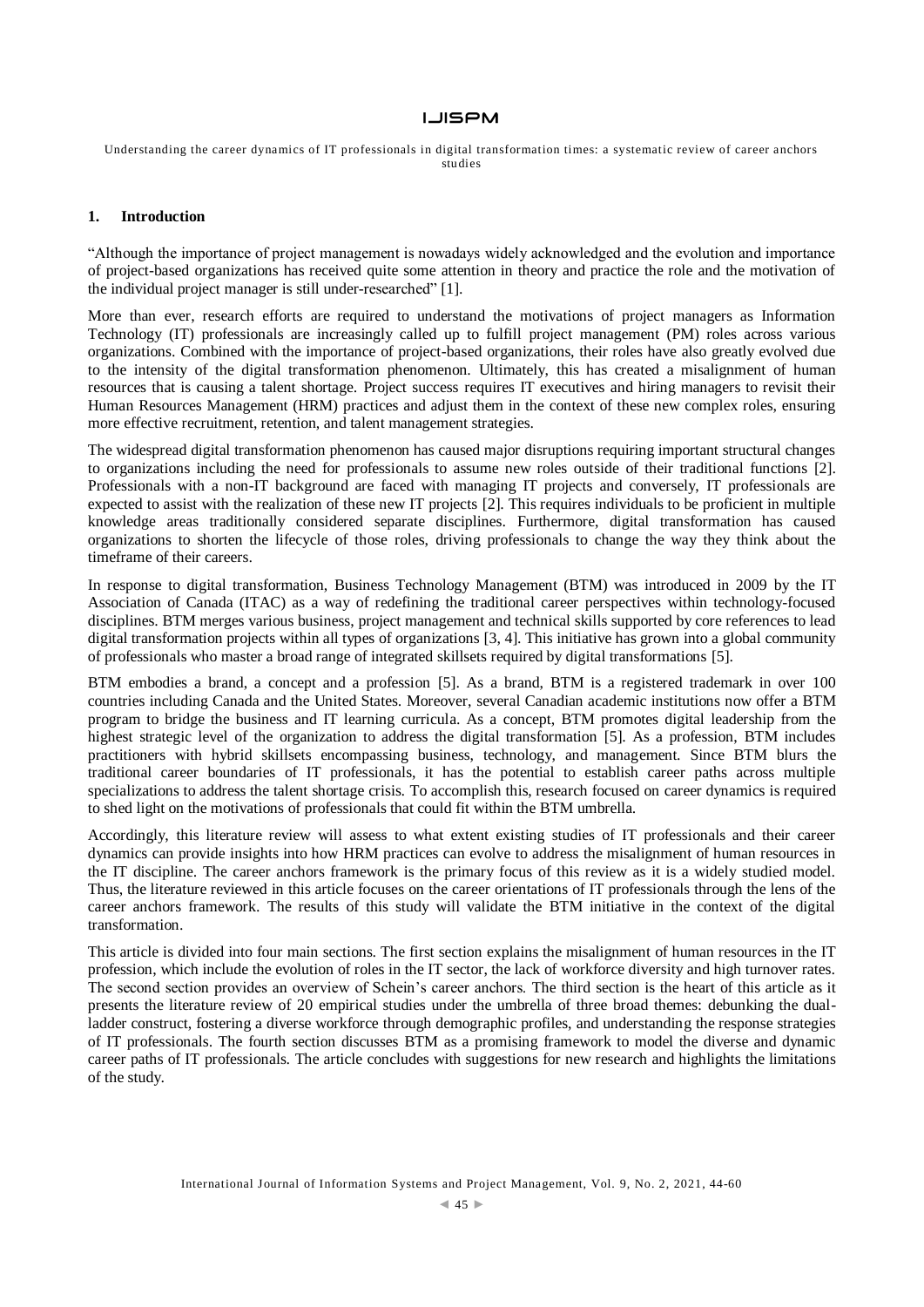Understanding the career dynamics of IT professionals in digital transformation times: a systematic review of career anchors studies

#### **2. The misalignment of human resources in the IT discipline**

Based on the current literature, HRM challenges have emerged that appear to be causing a misalignment of human resources in the IT discipline such as the evolving roles in the IT sector, the lack of workforce diversity and high turnover rates. As these HRM challenges negatively impact recruitment, retention and talent management, individuals may find themselves in the wrong job based on their skillsets while the ideal candidates may be overlooked.

The main challenge affecting HRM is the evolution of roles in the IT discipline that have created a gap between the skills that professionals have and those that they require to undertake multidisciplinary roles. Typically, IT professionals either specialize in a technical field throughout their career or branch out into a managerial path in later career stages; indicating a potential shift in their underlying career motivations [6, 7]. However, today's professionals are increasingly faced with mixed job demands that require a blend of technical and managerial skills [7]. One reason for this evolution is the increase in project-based organizations that requires IT professionals to develop managerial skills early on to direct projects while retaining the skills to perform technical duties [1, 7].

The widespread use of digital technologies to improve organizations, industries and societies is also causing roles to evolve as IT professionals are becoming increasingly involved in digital transformation projects [2]. In fact, the digital transformation phenomenon is often cited in the literature as inducing disruptive changes to the organization, including human resources [2, 8, 9]. Digital transformation has caused various job roles to evolve according to need for new types of knowledge and skills [9]. For the non-IT professional, this means that they may have to learn new technical skills. For the IT professional, this means that they may have to understand the business strategy as was highlighted in a case study from the oil and gas industry by Kohli and Johnson [10] where Chief Information Officers and IT managers learned that they must first gain insight into the business strategy before implementing digital solutions. Therefore, a combination of skills is necessary for the IT professional to successfully take on the multidisciplinary roles available to them along their career path. Yet, it is unclear whether these evolving job demands align with the underlying motivations of the individual.

Another HRM concern is the lack of diversity in the IT workforce. While the benefits of a diverse workforce are wellknown, the career dynamics of individuals with identity-based differences are not well understood. The IT sector is perceived to be a high-pressure environment where it is difficult to keep up with specialized technical skills for long periods of time [6]. This commitment conflicts with the work-life balance of older workers who prefer to spend more time with their families [6]. The desire for a healthier work-life balance may explain why some individuals transition from a specialized field to more generic management positions later in their career. Ultimately, there exists an age bias in a workforce that deals with new technologies and innovative firms, which is predominant in the IT sector [11]. To retain a progressively ageing workforce that contributes to its diversity, employers need to pay attention to the changes that may occur in the underlying motivators of individuals.

Likewise, gender equality is an ongoing problem as women represent only 26% of the IT workforce in developed countries and are reportedly earning \$20K less than men [12, 13]. Pay disparity as well as discrimination and lack of advancement opportunities are some of the reasons that women choose to leave the IT sector [12]. Women face different work-life balance issues than men since most women are still primarily responsible for childcare and household duties [14]. The significant underrepresentation of women is detrimental to the diversity of the IT sector.

Furthermore, with the growing popularity of crowdsourcing platforms, consultant opportunities and startup companies, there is a shift away from the traditional career progression that is leading to higher turnover rates within the IT sector [15, 16]. In fact, LinkedIn reports that the IT sector has the highest talent turnover rate across all sectors with a turnover rate of 13.2% [17]. Several factors are thought to act as the driving force behind the high turnover rate including high demand, rising compensation and the project-focused nature of the work [7].

These issues act as career barriers from both an organizational and individual perspective, creating a misalignment of human resources within the field. From an organizational perspective, companies may struggle to recruit and retain individuals with the skills required for the job. Conversely, from an individual perspective, the jobs that are available may not match what the individual wants if it does not fulfill their career motivations and values.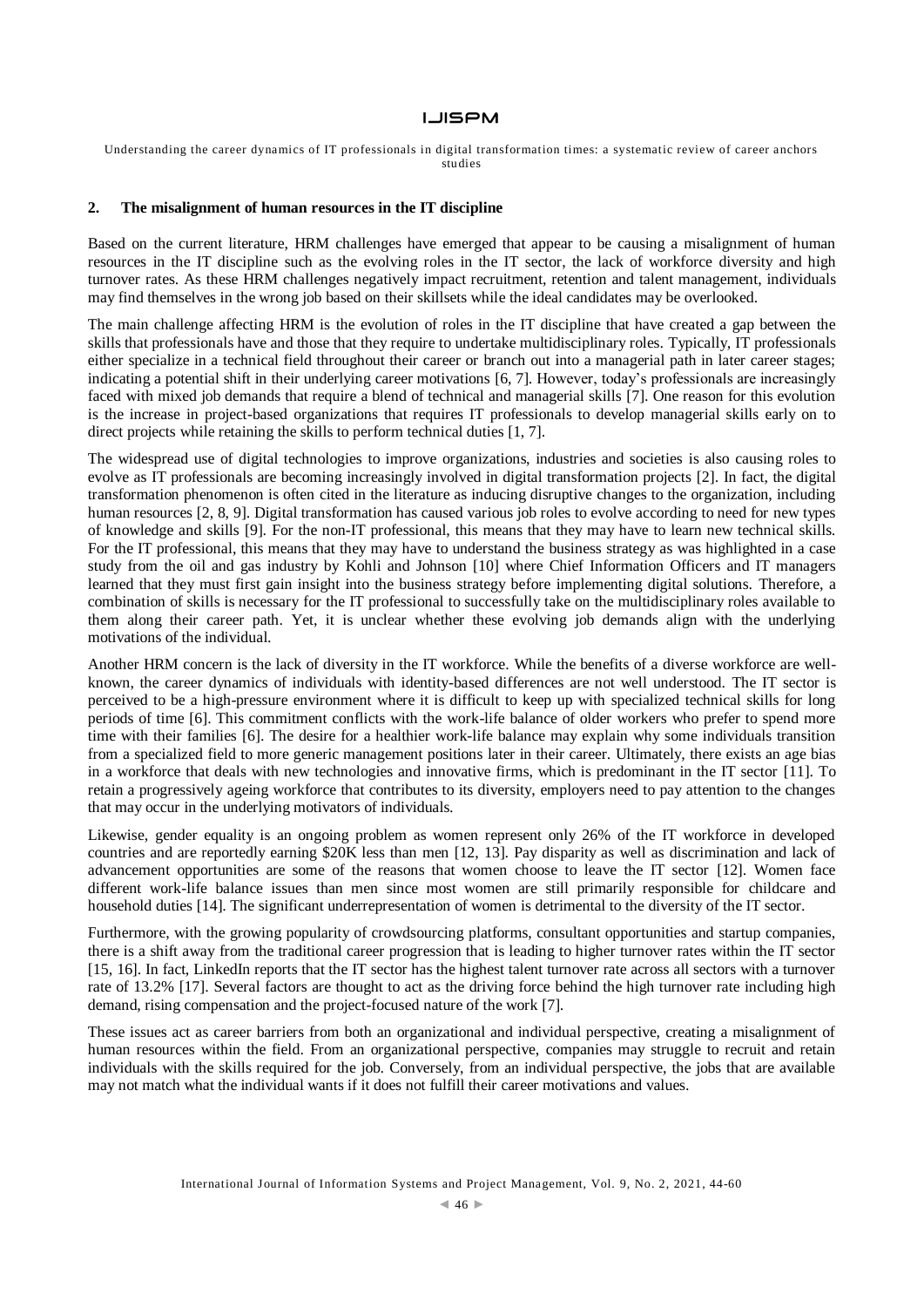Understanding the career dynamics of IT professionals in digital transformation times: a systematic review of career anchors studies

#### **3. The career anchors framework**

The concept of career anchors provides a compelling framework for understanding the career dynamics of IT professionals because it provides "valuable insight into employee motivation and career development" [18]. Although the concept emerged almost half a decade ago, the career anchors model is still relevant for today's working professionals [19]. In particular, the career anchors model is widely applied in the current literature to gain insight into the underlying motivations of IT professionals; thus, it is a good model for this study.

Career anchors emerged from a longitudinal research study carried out by Edgar Schein in the 1960s and 1970s [20]. A sample of 44 male alumni from the Sloan School of Management was interviewed as students in 1961-1963 and then reinterviewed post-graduation in 1973-1974 to answer questions related to career attitude. Schein initially identified five common themes from these interviews to explain what individuals want from their careers, which he coined as career anchors [21]. Through follow-on studies, Schein eventually adapted his career anchors model to include eight career anchors that explain the underlying motivations of individuals with regards to their careers. The following describes Schein's career anchors:

- General managerial competence (GM): The individual who values management activities and roles.
- Technical functional competence (TF): The individual who values the ability to refine their technical skills.
- Entrepreneurial creativity (EC): The individual who values entrepreneurship and creativity.
- Autonomy/independence (AU): This anchor is closely linked with EC and describes the individual who values the freedom of defining their own work in their own way.
- Security/stability (SE): The individual who values certainty or tenure in their job.
- Service/dedication to a cause (SV): The individual who values work that they believe contributes value to the larger society.
- Pure challenge (CH): The individual who values challenges and overcoming obstacles.
- Lifestyle (LS): The individual who values a healthy work-life balance that meets the needs of their professional careers and personal lives.

Schein's subsequent work at the end of the twentieth century predicts that the evolution of the labour market will cause shifts in the content and structure of career anchors [19]. As technology is rapidly evolving, Schein predicts that technical experts will continue to be in demand. At the same time, general managerial competence will also continue to be in high demand, especially at the lower more technical levels where greater coordination will be required: "Team managers, project managers, and program managers will have to have general management and leadership skills above and beyond their technical understanding of the tasks at hand" [19]. This precisely describes the blend of technical and managerial skills that are required by IT professionals today.

The existing literature offers several criticisms of Schein's careers anchors framework. Feldman and Bolino [22] and Chapman and Brown [23] critique Schein's notion that individuals have only one career anchor. Rather, they argue that multiple career anchors can exist to satisfy multiple career goals. The results of the study by Chapman and Brown [23] revealed that 86% of respondents had more than one career anchor. Yet, while Schein believes that there is only one dominant career anchor defining a career path, he acknowledges that individuals can be anchored in several areas [21]. Another concern with career anchors is that the individual needs to possess the introspective ability to understand their strengths and weaknesses in order to properly identify their career anchors [22]. Moreover, the availability of jobs as well as personal constraints can severely limit the ability of an individual to make career decisions that are compatible with their career anchors [22]. However, the latter two criticisms were not tested empirically by the authors.

There are also variations of Schein's career anchors model in the literature. One variation that is widely applied in empirical studies is derived from Thomas DeLong, who identifies two additional career anchors: identity and variety [24]. The identity anchor represents the sense of belonging to a specific organization. The variety anchor represents a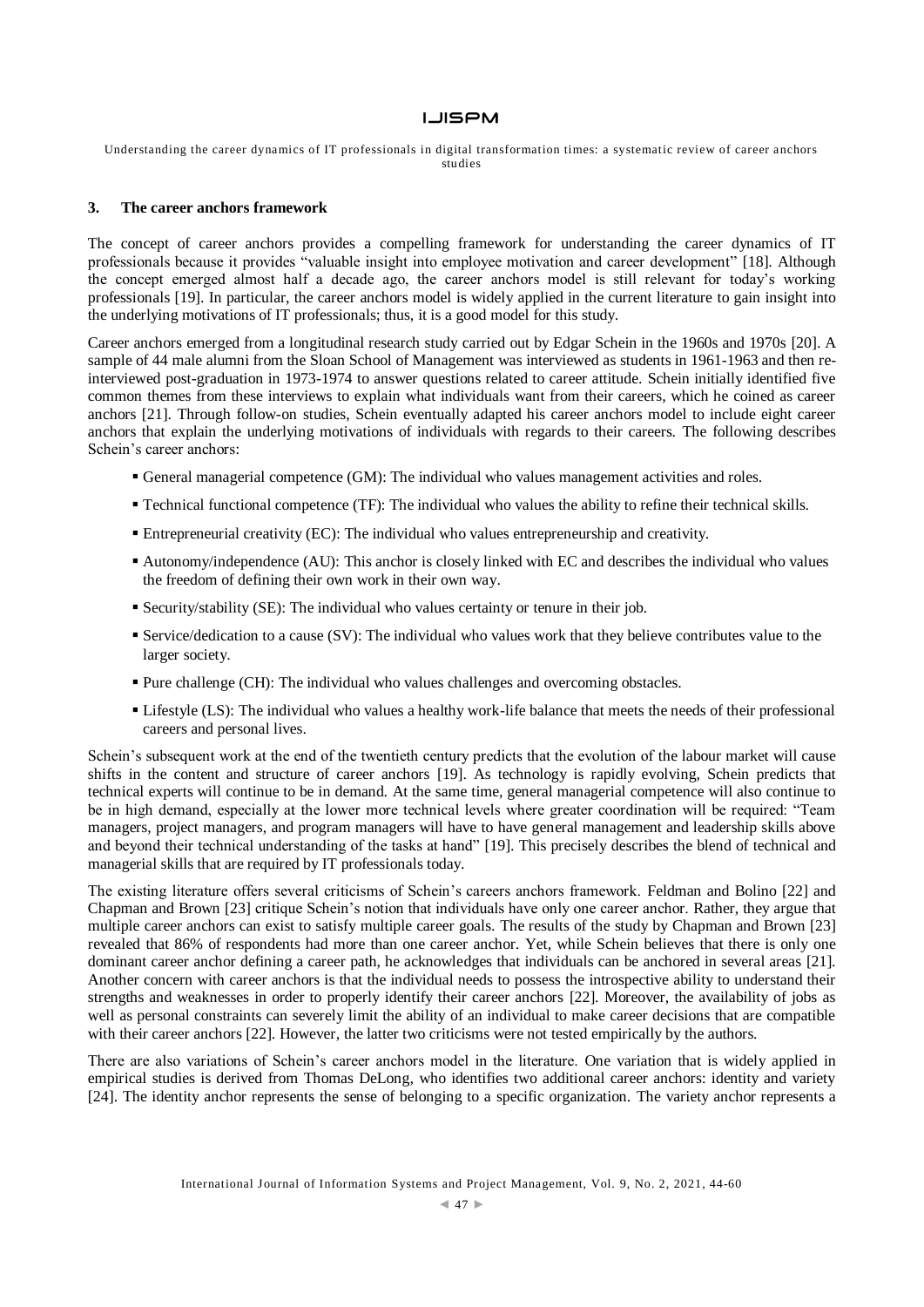Understanding the career dynamics of IT professionals in digital transformation times: a systematic review of career anchors studies

preference for a wide range of challenges, which can be likened to Schein's pure challenge anchor. Moreover, DeLong separates security and stability into two distinct career anchors where the former refers to geographic security and the latter refers to organizational stability.

## **4. Methodology**

## *4.1 Research Method*

A systematic literature review was undertaken to collate existing empirical studies on the career dynamics of IT professionals through the lens of the career anchors framework to provide insights into how HRM practices can evolve to address the misalignment of human resources in the IT discipline. This type of review is useful for synthesizing accumulated knowledge within the IT discipline in a rigorous and standardized manner [25]. Moreover, it supports the pragmatic approach underpinning this research, which is a practical problem-solving philosophy where "what people believe to be true is what they find to be useful" [26]. With pragmatism, the researcher is not forced to choose research methods that are deeply tied with the traditionally opposing views of positivism or constructivism.

#### *4.2 Selection of articles*

The records included in this literature review had to be published in peer-reviewed academic journals, which means that books and conference proceedings were excluded as neither necessarily go through a rigorous peer-review process. In fact, peer analysis was the primary criteria for validating the quality of the article. Moreover, to be included in the review, the following selection criteria were applied: 1. article must apply the career anchors framework or a wellknown variant of the framework; 2. article must focus on the IT profession or any other related profession including but not limited to management information systems (MIS), the information systems (IS) and software/computer engineering and; 3. article must provide empirical results. Only articles published after 1974 were considered as this is when the career anchors framework emerged in the literature.

This article used the four-step method preferred reporting items for systematic reviews and meta-analyses (PRISMA): 1-Identification; 2. Screening; 3. Eligibility; 4. Inclusion. Figure 1 depicts the flowchart of the literature search, which corresponds to the four steps of the PRISMA method.

Identification: The following search phrase was used in the Scopus database: "information technology professional" OR "information systems professional" OR "project management professional" AND "human resources" AND "career dynamics". The keywords were picked to allow for the broadest possible search results to identify frameworks for understanding career dynamics other than Schein's concept of career anchors that may be widely applied in the research.

Screening: Screened 53 records. Eight records were excluded as they were either books or conference proceedings.

Eligibility: 45 articles were assessed for eligibility. 33 articles were excluded: five articles did not provide empirical results; 17 articles were focused on non-IT professions; and 11 articles did not apply the career anchors framework. Moreover, of the latter 11 articles that did not apply the career anchors framework, there was no other prevalent framework that emerged for understanding career dynamics; thus, confirming that the career anchors framework is the most widely used framework.

Inclusion: 12 articles were initially included in the review. Subsequently, a manual scan was conducted of the references included in the 12 articles and an additional eight relevant articles criteria were identified that met the selection criteria. As such, a total of 20 articles were included in the review.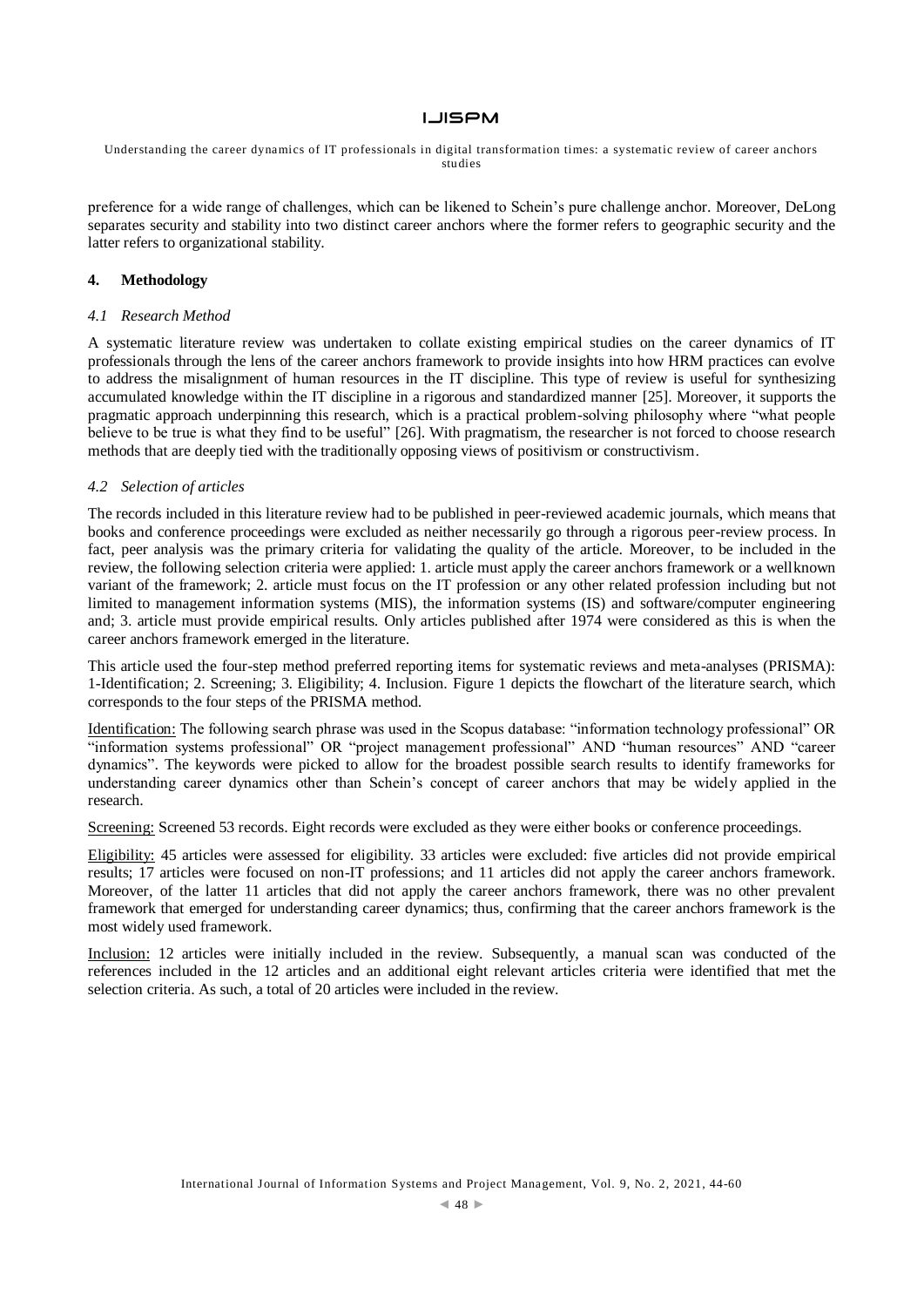Understanding the career dynamics of IT professionals in digital transformation times: a systematic review of career anchors studies



Figure 1: Flowchart of the literature search according to the four steps of the PRISMA method

## **5. Insights from the career anchors framework**

Based on the literature review, three broad themes emerged from the literature that correspond to the HRM challenges at the core of this article: 1. debunking the dual-ladder construct; 2. fostering a diverse workforce through demographic profiles and; 3. understanding the response strategies of IT professionals. As several articles corresponded to more than one theme, the articles were matched with what was perceived to be the overarching theme intended by the author(s). Table 1 represents the 20 articles along with descriptive characteristics of the studies including year, country, participants, sample size (n) and the corresponding theme. The following describes the themes in more detail:

- 1. Debunking the dual-ladder construct: This theme represents five articles that are useful for guiding HRM practices that address the evolving roles of IT professionals. The studies challenge the traditionally opposing management or technical career paths. Moreover, they challenge the notion that the dominant career orientations are necessarily management or technical competencies due to the evidence that a wide range of career orientations exist.
- 2. Fostering a diverse workforce through demographic profiles: The bulk of the articles falls within the umbrella of this theme. A total of 11 articles shed light on the career dynamics of individuals with identity-based differences. The studies use the career anchors framework to build profiles of individuals with various demographic backgrounds, which may be useful for addressing the lack of diversity within the IT workforce. The articles are further divided into four sub-themes that represent these demographic backgrounds: students and entry-level personnel, senior personnel, gender roles and cultural diversity.
- 3. Understanding the response strategies of IT professionals: This theme encompasses the remaining four articles that use the career anchors framework to investigate three common response strategies of IT professionals when making decisions about their career: 1. retention is where an individual chooses to remain within the same organization; 2. turnover is where an individual will leave an organization and find a job elsewhere within their current field; and 3. turnaway involves experiencing a job change outside of one's current field.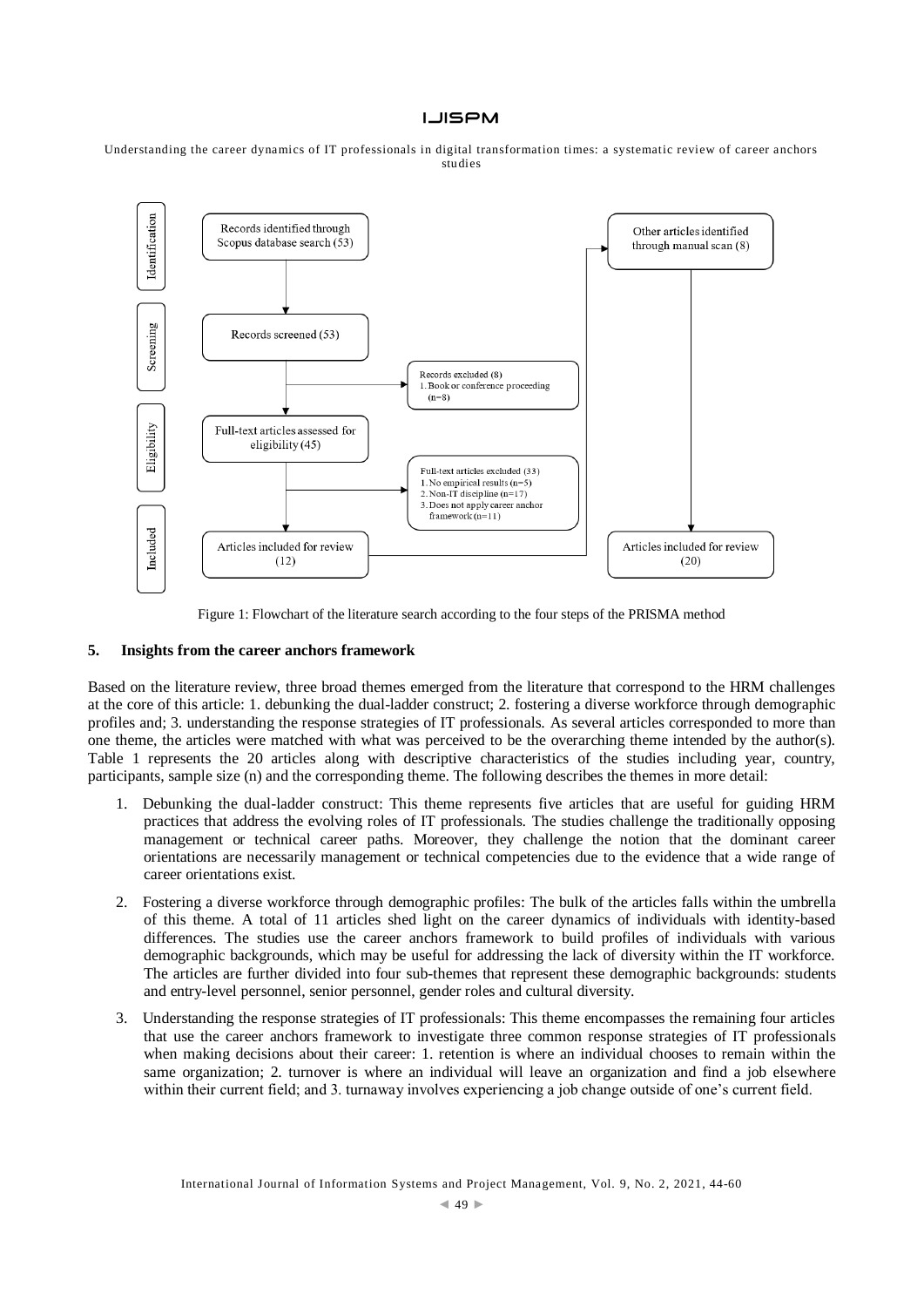Understanding the career dynamics of IT professionals in digital transformation times: a systematic review of career anchors studies

| Author(s)                                      | Journal                                                   | Year          | Country                 | Participants                      | $\blacksquare$ | Debunking   |             | <b>Demographic Profiles</b> |        |          |           | Response Strategies |          |
|------------------------------------------------|-----------------------------------------------------------|---------------|-------------------------|-----------------------------------|----------------|-------------|-------------|-----------------------------|--------|----------|-----------|---------------------|----------|
|                                                |                                                           |               |                         |                                   |                | dual-ladder | Entry-level | Senior                      | Gender | Cultural | Retention | Turnover            | Turnaway |
| Arnold, Coombs et Gubler<br>(2019)             | International Journal of Human<br>Resource Management     | 2019          | (Switzerland/<br>Europe | Professionals<br>Ë                | 1629           |             |             |                             |        |          | ×         |                     |          |
|                                                |                                                           |               | UK/Germany)             |                                   |                |             |             |                             |        |          |           |                     |          |
| C. L. H. Chang (2010)                          | International Journal of                                  | 2010          | Taiwan                  | Professionals<br><b>NIIS</b>      | 353            |             |             |                             |        | ×        |           |                     |          |
|                                                | Journal of Global Information<br>Information Management   | 2020          | China/Taiwan/           | IT and IS                         | 859            |             |             |                             |        |          |           |                     |          |
| C. L. H. Chang, Shen et Wu<br>(2020)           | Management                                                |               | <b>India/UAE/US</b>     | Professionals                     |                |             |             |                             |        | ×        |           |                     |          |
| C. L. H. Chang, Chen, Klein<br>et Jiang (2011) | European Journal of<br>Information Systems                | 2011          | Taiwan                  | Professionals<br>51               | $\approx$      |             |             |                             |        |          |           |                     | ×        |
| C. L. H. Chang, Jiang, Klein<br>et Chen (2012) | Information and Management                                | 2012          | Taiwan                  | Professionals<br>E                | $\approx$      |             |             |                             |        |          |           | ×                   |          |
| I.C. Chang, Hwang, Liu et<br>Siang (2007)      | Information Systems<br>Journal of Computer                | 2007          | Taiwan                  | IS Students                       | 145            |             | ×           |                             |        |          |           |                     |          |
| Crepeau, Crook, Goslar et<br>McMurtrey (1992)  | Journal of Management<br>Information Systems              | 1992          | United States           | IS<br>Professionals               | 321            | ×           |             |                             |        |          |           |                     |          |
| George et Joji (2011)                          | IUP Journal of Organizational<br>Behaviour                | 2011          | India                   | Professionals<br>E                | 236            |             |             |                             |        |          |           | ×                   |          |
| Huang (2008)                                   | Business and Systems Research<br>International Journal of | 2002/<br>2006 | Taiwan                  | Expressionals                     | 106/<br>150    |             |             |                             |        | ×        |           |                     |          |
| Hsu, Chen, Jiang et Klein<br>(2003)            | Data Base for Advances in<br>Information Systems          | 2003          | United States           | IS<br>Professionals               | 153            |             |             | ×                           |        |          |           |                     |          |
| Igbaria, Greenhaus et<br>Parasuraman (1991)    | Information Technology &<br>People                        | 1991          | United States           | Professionals<br><b>NIIS</b>      | 464            | ×           |             |                             |        |          |           |                     |          |
| Igbaria, Meredith et Smith<br>(1995)           | Journal of Strategic Information<br>Systems               | 1995          | South Africa            | Professionals<br>$\overline{15}$  | 112            |             |             |                             |        | ×        |           |                     |          |
| Jiang et al. (2020)                            | Engineering Management<br>IEEE Transactions on            | 2020          | United States           | Professionals<br>E                | 164            | ×           |             |                             |        |          |           |                     |          |
| Jiang et Klein (1999)                          | Journal of Management<br>Information Systems              | 1999          | United States           | Professionals<br>Entry-level<br>Ľ | 101            |             | ×           |                             |        |          |           |                     |          |
| Jiang, Klein et Balloun (2001)                 | Information and Management                                | 2001          | <b>United States</b>    | Professionals<br>Entry-level<br>N | 101            |             | ×           |                             |        |          |           |                     |          |
| Jiang, Motwani et Pick (1996)                  | Information Systems<br>Journal of Computer                | 1996          | <b>United States</b>    | IS Students                       | 135            |             | ×           |                             |        |          |           |                     |          |
| Quesenberry et Trauth (2012)                   | Information Systems Journal                               | 2012          | <b>United States</b>    | Professionals<br>Women IT         | 210            |             |             |                             | ×      |          |           |                     |          |
| Ramakrishna et Potosky<br>(2001)               | Journal of Computer<br>Information Systems                | 2001          | <b>United States</b>    | Professionals<br>Ŋ                | 163            | ×           |             |                             |        |          |           |                     |          |
| Ramakrishna et Potosky<br>(2003)               | Human Resource Development<br>Quarterly                   | 2003          | <b>United States</b>    | Professionals<br>53               | 163            | ×           |             |                             |        |          |           |                     |          |
| Wong, Fiedler et Liu (2007)                    | Issues in Information Systems                             | 2007          | <b>United States</b>    | IS Students                       | 106            |             | ×           |                             |        |          |           |                     |          |

Table 1: 20 Empirical studies of career anchors categorized by themes

International Journal of Information Systems and Project Management, Vol. 9, No. 2, 2021, 44-60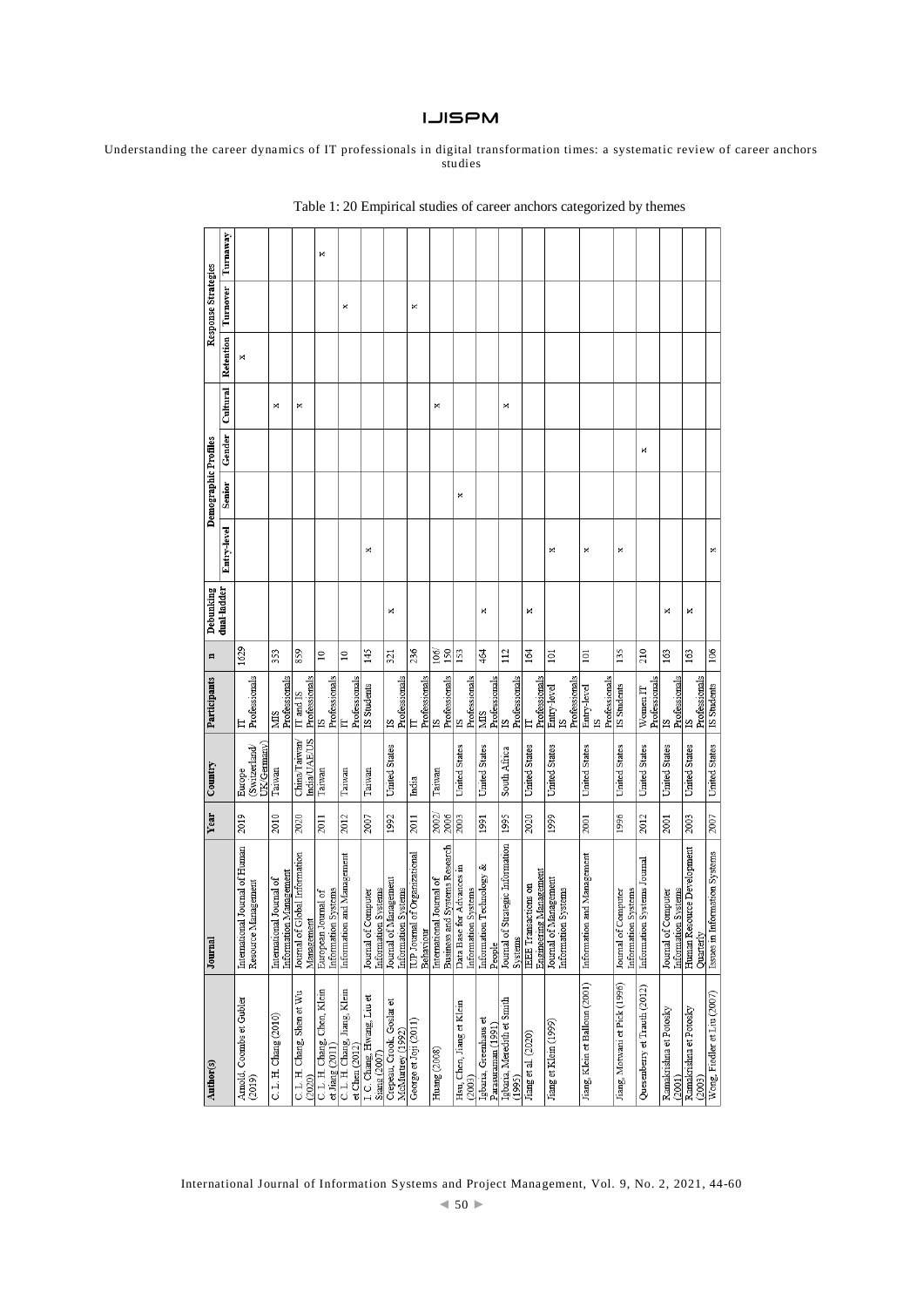Understanding the career dynamics of IT professionals in digital transformation times: a systematic review of career anchors studies

#### *5.1 Debunking the traditional dual-ladder construct*

At one time, technical and management positions were traditionally considered opposing career paths as one would typically hold purely technical or management positions throughout their career or switch from a technical path to a management path in later stages of their career. In either case, this dual-ladder construct considered technical and management roles to be mutually exclusive. The dual-ladder construct was also reflected in career orientations, where professionals were thought to be primarily oriented by technical or managerial preferences. Using the career anchors framework, Igbaria et al. [27], Crepeau et al. [28] and Ramakrishna and Potosky [29], [30] debunk the commonly accepted notion of the dual-ladder construct as they reveal a wide-range of career orientations that shape the career path of individuals. Moreover, with the increase in mixed job demands, Jiang et al. [7] challenge the theoretical perception that the technical and management career anchors are contradictory.

Studies from the early 1990s started to pay attention to the diverse career anchors that influence the career decisions of IT professionals. Igbaria et al. [27] conducted a study among 464 MIS professionals from various demographic backgrounds to examine their career orientations in relation to work experiences and job attitudes. While almost half of the population surveyed valued managerial and technical career orientations, the other half valued different career orientations such as autonomy and lifestyle integration. Likewise, around the same timeframe, Crepeau et al. [28] surveyed 321 IS personnel in a variety of industries confirming the wide variety of career anchors. The study also revealed stability as a dominant career anchor of IS personnel in addition to the management and technical anchors, reflecting a preference for job security, a stable income and retirement benefits.

A decade later, a significant shift occurs in the career anchors of IS professionals. Whereas previous studies included managerial and technical competence among the dominant career anchors, the study conducted by Ramakrishna and Potosky [29] found that only 8% of respondents with the same demographic characteristics as those in Igbaria et al. [27] valued these competencies. Instead, the findings suggest that IS professionals prefer to have geographic security and organizational stability, reflecting their preference to stay in the same geographic location and within the same firm.

Ramakrishna and Potosky [30] introduce the notion of composite career anchors, where individuals have multiple dominant career anchors. The authors examine the career anchors of 163 IS professionals to reveal that almost half of the participants maintained composite career anchors. These findings contradict Schein's career anchors framework where only a single dominant career anchor is thought to exist.

Finally, Jiang et al. [7] posit that IT professionals are now faced with mixed job demands where they must apply a blend of technical and management skills in the same position. The authors sampled 164 IT professionals in the United States (US) to determine the ideal blend of management and technical orientations that would lead to the highest job satisfaction. The results reveal that professionals prefer a moderate blend of technical and management demands. Job satisfaction is lowered when the demand is disproportionate; that is, when the blend of competencies is too low or too high.

Overall, these studies show that the career anchors framework is an effective model for challenging the traditionally opposing career paths within the IT profession and ultimately debunking the dual-ladder construct. However, while these findings are useful for understanding a collective shift in career orientations, the career anchors model falls short in providing a comprehensive understanding of an individual's career orientations as it neglects the complexity of composite career anchors and the dynamic aspect of career orientations brought on by the digital transformation. This also serves to validate the main criticism of the careers anchors model that was raised by Feldman and Bolino [22] and Chapman and Brown [23] in Section 3.

The findings of these studies are summarized in Table 2.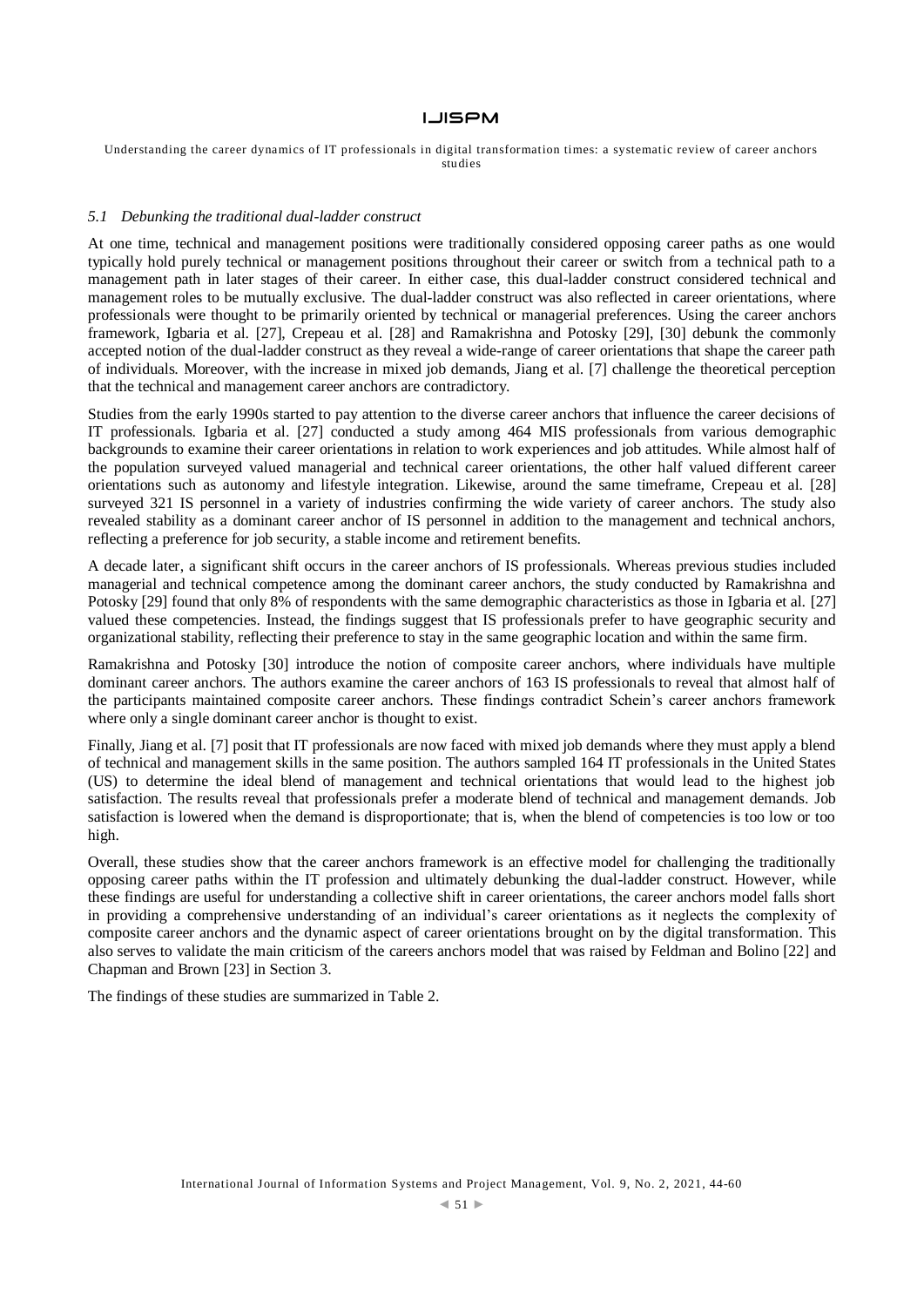Understanding the career dynamics of IT professionals in digital transformation times: a systematic review of career anchors studies

| Twele my construction of the second of the second the secondition of the construction count of construction |                                                                                                     |  |  |
|-------------------------------------------------------------------------------------------------------------|-----------------------------------------------------------------------------------------------------|--|--|
| Author(s)                                                                                                   | <b>Findings</b>                                                                                     |  |  |
| Igbaria et al. [27]                                                                                         |                                                                                                     |  |  |
| Crepeau et al. [28]                                                                                         | IT professionals hold a wide range of career anchors beyond technical and<br>managerial competence. |  |  |
| <b>Ramakrishna and Potosky [29]</b>                                                                         |                                                                                                     |  |  |
|                                                                                                             | IT professionals can hold more than one career anchor                                               |  |  |
| <b>Ramakrishna and Potosky [30]</b>                                                                         | (composite career anchors).                                                                         |  |  |
| Jiang et al. [7]                                                                                            | IT professionals prefer a proportionate blend of technical and management demands<br>in their jobs. |  |  |
|                                                                                                             |                                                                                                     |  |  |

Table 2: Findings of the studies under the theme "debunking the traditional dual-ladder construct"

### *5.2 Fostering a diverse workforce through demographic profiles*

## **Students and entry-level personnel**

Students and entry-level personnel represent IT professionals at the beginning of their career path and with many years left to fulfill their career aspirations. Chang et al. [31] propose that there exists a relationship between the career anchors of students and their job preferences. The findings revealed three leading career anchors among the 145 Taiwanese IS students that were surveyed: job security, lifestyle, and service. The findings also revealed varying preferences among different groups of students: undergraduate students value technical competence, graduate students prefer managerial competence and students undertaking a master of business administration (MBA) value lifestyle and job security. The preference for job security can be explained by the low unemployment rate in Taiwan and the value of lifestyle corresponds to the importance of family and social relationships in the Taiwanese culture.

Alternatively, Wong et al. [32] examine what motivates business students to major in IS. The results show that students believe the IS career path is unlikely to fulfill their needs when compared to the four other majors available to them: finance, accounting, marketing, and management. Marketing and management were perceived as majors more likely to achieve competency in general management, service to a cause and pure challenge. Moreover, marketing was thought most likely to lead to independence, maintaining a selected lifestyle and entrepreneurial creativity while management was considered most likely to lead to job security and stability.

Jiang et al. [33], Jiang and Klein [34] and Jiang et al. [35] focus on the career anchors of the entry-level professional and their relationship with job satisfaction. Like the studies that served to debunk the dual-ladder concept, these studies confirm that entry-level professionals also identify with many career orientations. In fact, Jiang et al. [33] found that 50% of their respondents ranked job security as their dominant anchor, which corresponds with the findings of the other studies by Crepeau et al. [28] and Ramakrishna and Potosky [30].

Another study by Jiang and Klein [34] uses a variation of Schein's career anchors construct to reveal that variety and service are significantly related to the career satisfaction of entry-level professionals. This reflects the individual's desire for a variety of job assignments and challenges as well as the opportunity for commitment to an important cause. Likewise, Jiang et al. [35] found variety to be a dominant career anchor among professionals at the entry-level stage.

Given the results of these current studies, students and entry-level personnel seem to value a variety of career anchors. The findings of the study by Wong et al. [32] offer meaningful insight to support BTM as a promising transdisciplinary academic program and profession because BTM intersects multiple disciplines including finance, accounting, marketing, management, which are areas at the core of the digital transformation roles within non-IT business units.

## **Senior Personnel**

Unlike students and entry-level personnel, senior personnel represent individuals who find themselves towards the end of their career. Hsu et al. [36] examine the career satisfaction of senior personnel who are in the later stages of their career, which include Stage 3 (mentor) where one starts to lead junior employees and Stage 4 (sponsors) where one starts to become a leader within the organization. Limiting their research in the context of the technical and managerial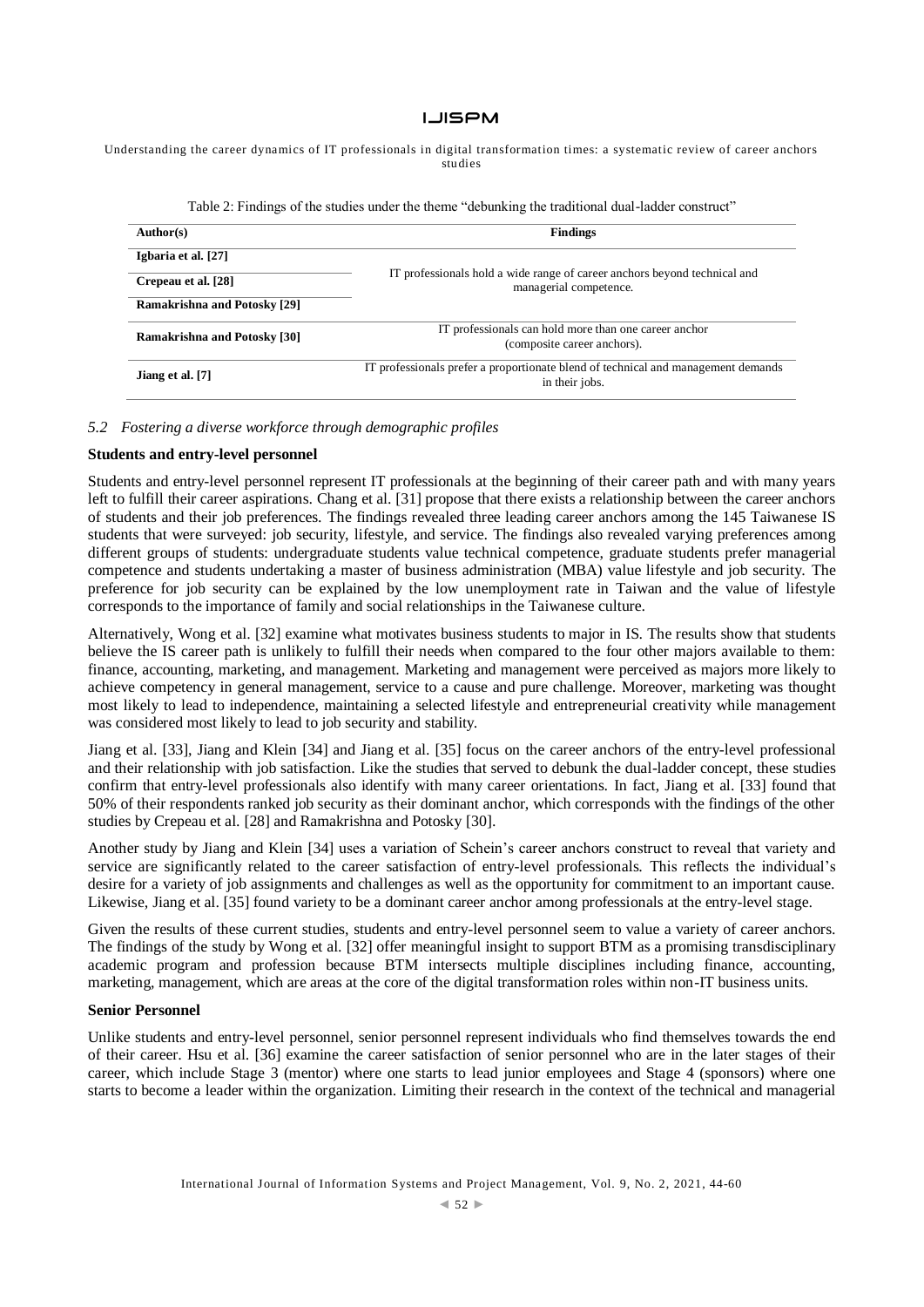Understanding the career dynamics of IT professionals in digital transformation times: a systematic review of career anchors studies

career anchors, the authors sampled 153 senior IS personnel in Stage 3 or Stage 4 of their careers and mainly between the ages of 51 and 60. The findings show that senior personnel in Stage 4 of their career tend to express a higher career satisfaction than those in Stage 3. Moreover, individuals who value management competency are most satisfied in Stage 3 as they begin to embrace their role as a formal manager or supervisor.

While the articles focused on entry-level and senior-level personnel represent a large portion of the systematic literature review results, it is surprising that no articles focused on mid-level professionals. This highlights a neglected research area in the context of career anchors studies. It may be worthwhile topic for future studies, which could serve to better understand how to retain these types of individuals.

#### **Gender roles**

Quesenberry and Trauth [37] investigate the career anchors of women within the IT workforce. Their study was conducted in two phases: a qualitative and a quantitative phase. First, the qualitative phase analyzed the interviews of an existing study conducted between 2002 and 2006 that surveyed 92 women in the US IT workforce. The goal of this phase was to better understand the relationship between female retention and occupational interventions. The quantitative phase consisted of administering a survey to another 210 women within the IT workforce between 2006 and 2007 to collect additional information that was used to shed light on career anchor variations of women and how they impact career satisfaction and turnover intentions.

The findings show that all the career anchors were present among the women participants in both phases of the study. The overall leading career anchor was lifestyle, which was identified by 28% of all the women in the study. This shows that many women value a healthy work-life balance that allows them to manage both their careers and their family. Accordingly, they value flexible work programs such as job-sharing, part-time work and virtual work arrangements.

Quesenberry and Trauth [37] note that "understanding why a woman is aligned with a particular career anchor is based on more than simply knowing her biological sex; it appears to be based on a variety of constructs including life experiences, talents and preferences" (p.469). This also includes cultural context, which is an important factor for women in IT as different types of cultural pressures may influence their career orientations.

## **Cultural factors**

Igbaria et al. [38] published a study in 1995 to examine the career orientations of IS personnel from the perspective of a developing country. The study surveyed 112 IS professionals in South Africa to show that sense of service was the most valued career anchor.

Huang [39] conducted a longitudinal study to compare the career anchors of Taiwanese IS professionals from those of US IS professionals in 2002 and 2006. The findings revealed cultural differences where autonomy, creativity, identity, and managerial competency ranked higher in Taiwan than the US. Likewise, the study by Chang [40] in 2010 investigates the influence of the Taiwanese culture in the context of career anchors and turnover intentions. Chang [40] surveyed 353 MIS professionals in Taiwan to reveal lifestyle as the highest frequency career anchor to affect turnover. This corresponds with the sense of collectivism and the importance of family in Taiwan.

Chang et al. [41] published a study in 2020 that sheds light on how social connections affect career orientations by comparing the career anchors of IT professionals rooted in five different cultures: China, Taiwan, India, United Arab Emirates (UAE) and the US. The findings show that IT professionals value different anchors depending on their cultural identity where service is most valued in China, technical competence is most valued in Taiwan, creativity and challenge is most valued in India, learning is most valued in the UAE and lifestyle and variety are most valued in the US.

These studies show that individuals from different countries value different career anchors; confirming that cultural context influences the career orientations of IT professionals. Since cultural factors are closely intertwined with gender roles, it should be assumed that together they have a strong impact on career choices. The digital transformation phenomenon has created new roles where professionals from diverse backgrounds may find that they are a better fit than the traditional IT roles. The findings of these studies are summarized in Table 3 below.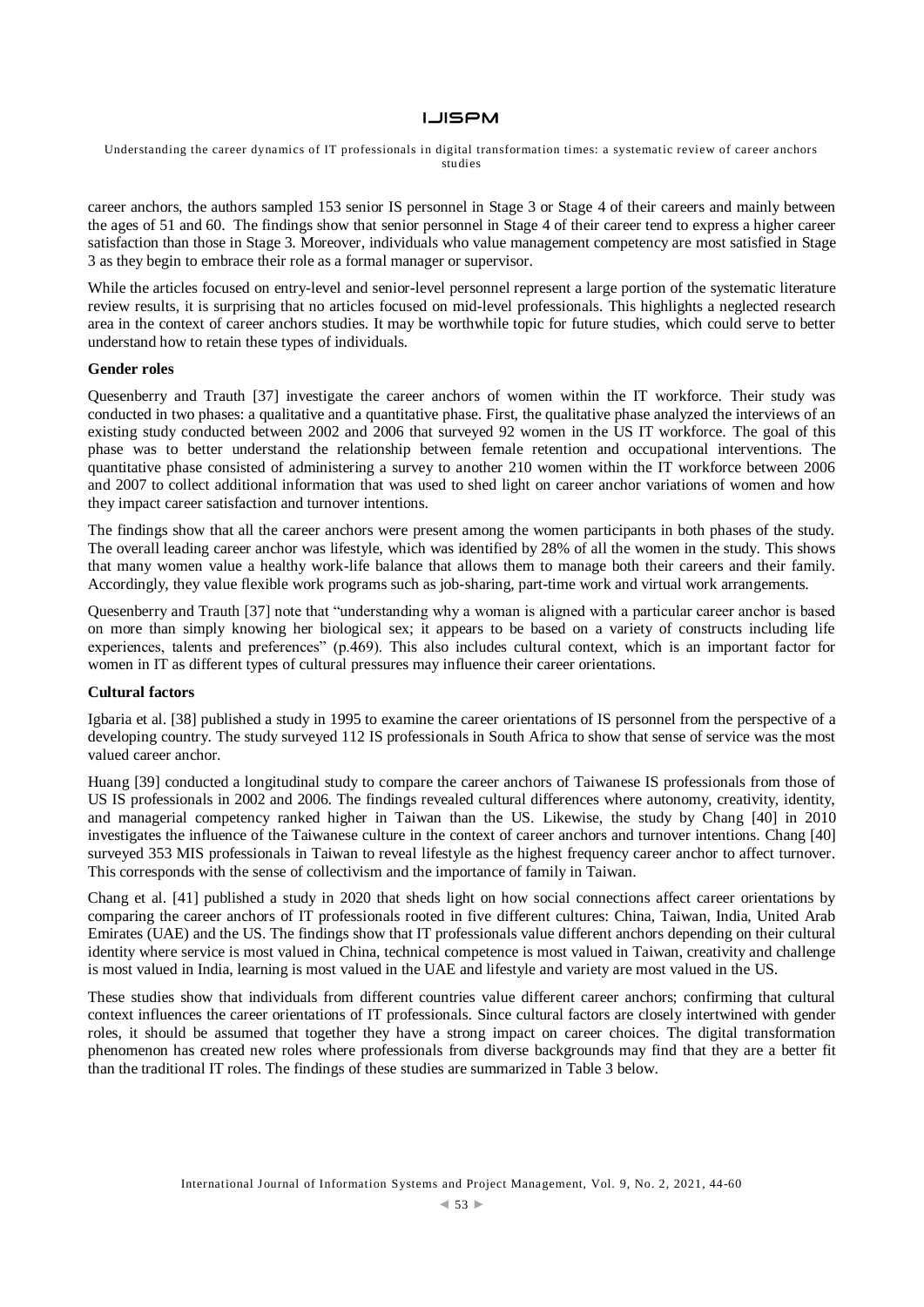Understanding the career dynamics of IT professionals in digital transformation times: a systematic review of career anchors studies

| Author(s)                   | <b>Findings</b>                                                                                                                                                                  |  |  |  |
|-----------------------------|----------------------------------------------------------------------------------------------------------------------------------------------------------------------------------|--|--|--|
| Chang et al. [31]           | Job security, lifestyle, and service are the leading career anchors among IS students.                                                                                           |  |  |  |
| Wong et al. [32]            | Students believe the IS career path is unlikely to fulfill their needs compared to other career<br>paths.                                                                        |  |  |  |
| Jiang et al. [33]           |                                                                                                                                                                                  |  |  |  |
| Jiang and Klein [34]        | Entry-level IT professionals identify with many career orientations.                                                                                                             |  |  |  |
| Jiang et al. [35]           |                                                                                                                                                                                  |  |  |  |
| Hsu et al. $[36]$           | Senior personnel in later stages of their career tend to express a higher career satisfaction<br>than those in earlier stages, especially those who value managerial competence. |  |  |  |
| Quesenberry and Trauth [37] | Women identify with a variety of career anchors as their motivations are based on a variety<br>of constructs.                                                                    |  |  |  |
| Igbaria et al. [38]         |                                                                                                                                                                                  |  |  |  |
| Huang $[39]$                | Individuals from different countries value different career anchors, which confirms that                                                                                         |  |  |  |
| Chang $[40]$                | cultural context influences the career orientations of IT professionals                                                                                                          |  |  |  |
| Chang et al. [41]           |                                                                                                                                                                                  |  |  |  |

Table 3: Findings of the studies under the theme "Fostering a diverse workforce through demographic profiles"

#### *5.3 Understanding the response strategies of IT professionals*

#### **Retention**

Retention involves a career path where the individual remains within the same organization. Arnold et al. [42] study the link between career anchors and preferences for organizational career management (OCM) practices, which help to strengthen an individual's internal employability and desire to remain within the organization. The authors surveyed 1629 IT professionals from several countries in Europe and found that the link was most evident for the managerial competence and job security career anchors. Specifically, individuals who valued managerial competence most were less interested in on-the-job learning opportunities and technical skills training. In contrast, individuals who valued job security most were interested in opportunities for advancement within the company. Given the findings of this study, organizations will have to tailor their OCM practices in consideration of emerging complex digital transformation roles to maximize retention rates. They will need to be better prepared to offer learning opportunities that will appeal to the underlying motivations of IT professionals to fulfill jobs that require a mix of technical and managerial skills.

#### **Turnover**

Turnover is commonly associated with the lack of job satisfaction where an individual will leave an organization and find a job elsewhere within the IT sector. George and Joji [43] studied the link between career anchors and turnover intentions of IT professionals to better inform organizations. The authors surveyed 236 IT professionals in India to reveal that those who value job security and technical functional competence were less likely to leave an organization. Alternatively, those who value entrepreneurial creativity and general management competencies were more likely to leave the organization.

Chang et al. [44] shed light on alternative reasons for turnover intentions when career anchors are satisfied. The authors interviewed 10 IT professionals in Taiwan to reveal external factors that may disrupt the relationship between career anchors and job satisfaction such as perceived job alternatives, working relationships with coworkers and social identity.

Given the new roles and opportunities offered by the digital transformation phenomenon, turnover has the potential to translate into retention as individuals will no longer need to leave an organization to satisfy underlying career orientations such as entrepreneurial creativity and general management competencies, which were once thought to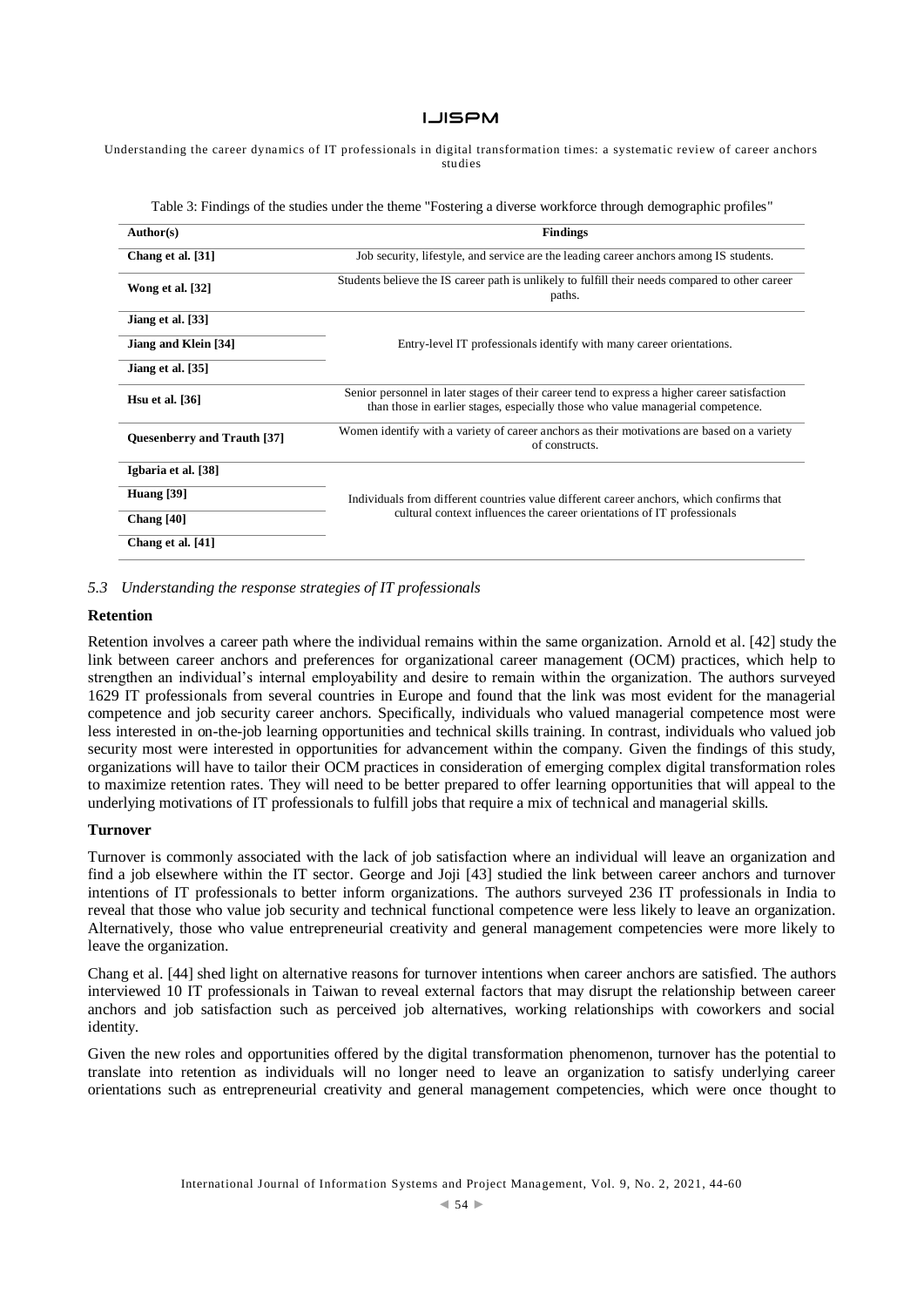Understanding the career dynamics of IT professionals in digital transformation times: a systematic review of career anchors studies

conflict with a career path within the same organization. In fact, the evolution of roles in the IT discipline may be more supportive of the complex relationship between career anchors as described by Chapman and Brown [23] when compared to the traditional roles.

## **Turnaway**

Turnaway involves a drastic change to the career path as an individual chooses to leave the IT profession for an entirely different profession or enters the IT profession from a different profession. Chang et al. [45] examine the career changes of 10 IS employees in Taiwan who experienced at least one job change to shed light on how career anchors can change throughout different career stages. From the participants' responses, the authors identify four patterns that are helpful for managing the IS profession: 1. IS personnel will value managerial competence more in later career stages; 2. IS personnel will consistently value technical competence throughout their career stages; 3. IS personnel will consistently value job security throughout their career stages and will value geographic security more in later career stages and; 4. IS personnel will value autonomy less in their early career stages.

The effects of digital transformation on turnaway are like those of turnover where the diversity of roles has the potential for IT professionals to satisfy a wide range of career orientations across all career stages without leaving the discipline. Moreover, the BTM framework unites resources from multiple disciplines to support the IT professional across these diverse roles. The findings of these studies are summarized in Table 4 below.

Table 4: Findings of the studies under the theme "Understanding the response strategies of IT professionals"

| Author(s)            | <b>Findings</b>                                                                                                                                                                                                                                                                                                                                                                                              |  |  |
|----------------------|--------------------------------------------------------------------------------------------------------------------------------------------------------------------------------------------------------------------------------------------------------------------------------------------------------------------------------------------------------------------------------------------------------------|--|--|
| Arnold et al. [42]   | Individuals who value managerial competence are less interested in on-the-job learning opportunities and technical<br>skills training. Individuals who value job security most are interested in opportunities for advancement within the<br>company.                                                                                                                                                        |  |  |
| George and Joji [43] | Those who value job security and technical functional competence are less likely to leave an organization. Those<br>who value entrepreneurial creativity and general management competencies are more likely to leave the<br>organization.                                                                                                                                                                   |  |  |
| Chang et al. [44]    | External factors that may disrupt the relationship between career anchors and job satisfaction such as perceived job<br>alternatives, working relationships with coworkers and social identity.                                                                                                                                                                                                              |  |  |
| Chang et al. [45]    | 1. IS personnel value managerial competence more in later career stages.<br>2. IS personnel will consistently value technical competence throughout their career stages.<br>3. IS personnel will consistently value job security throughout their career stages and will value geographic security<br>more in later career stages.<br>4. IS personnel will value autonomy less in their early career stages. |  |  |

## **6. Discussion**

The findings of the systematic literature review present challenges in modelling the career paths of IT professionals, which may be overcome with the BTM framework. The dual-ladder construct is losing relevance as IT positions are growing increasingly complex; blending management and technical competencies that go beyond the traditional boundaries of the IT discipline. This can also be observed in the career orientations of IT professionals who value a wide range of career anchors beyond management and technical competencies. Figure 2 depicts the six professional roles integrated within the BTM Body of Knowledge; representing a more accurate reflection of the roles of IT professionals today.

As for students and entry-level professionals, the importance of transdisciplinary competencies also points to the need for academic curricula redesign, structured around core digital transformation roles within non-IT business units. The same perspective is reflected for senior professionals where their contribution can be leveraged to ensure an effective transition between traditional IT roles and more diverse digital leadership roles, where senior personnel is often hired. Another set of factors, such as gender and culture, have a strong impact on career choices. Thus, professionals of various demographic backgrounds may find a better fit within the new digital transformation roles and identities in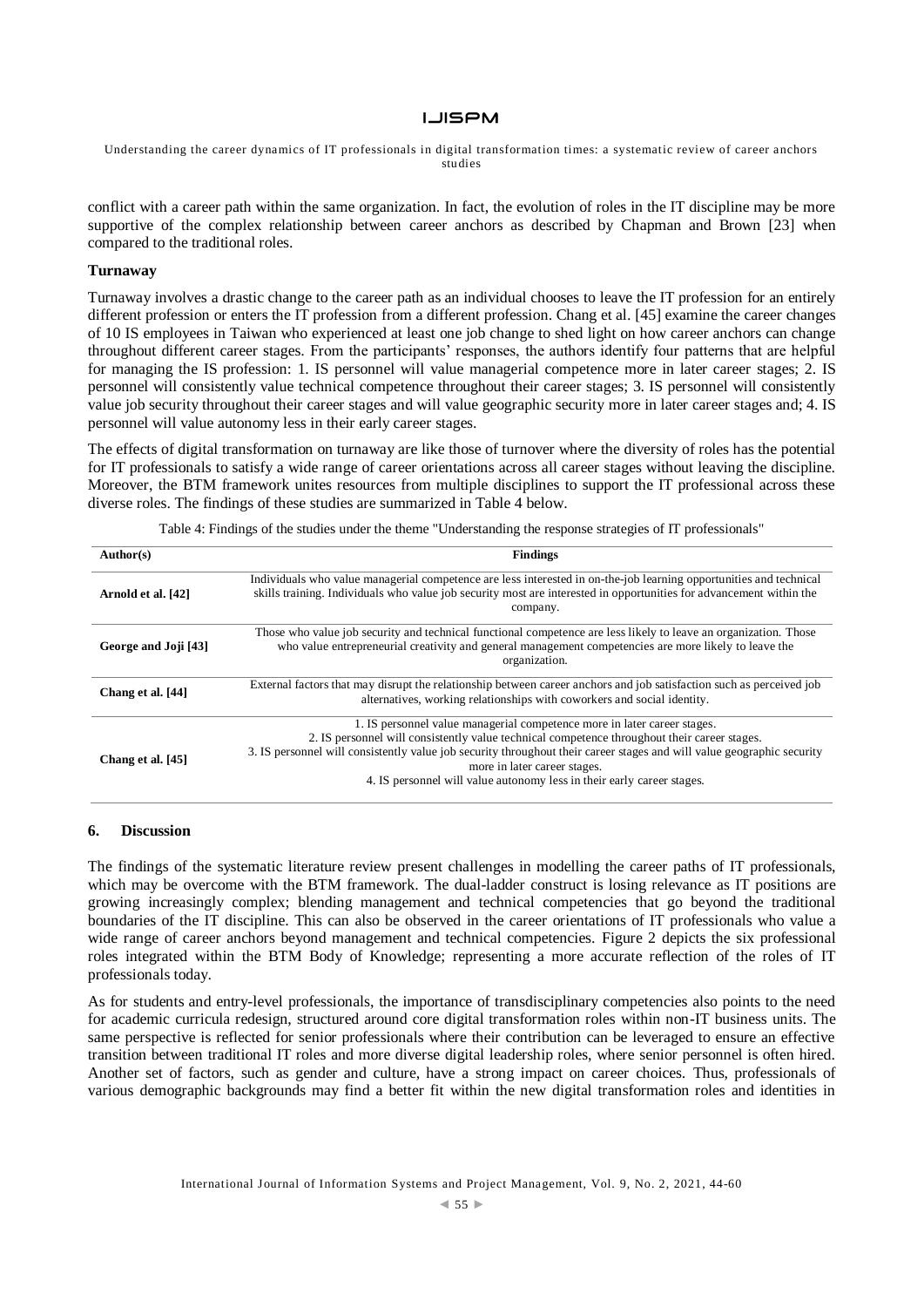Understanding the career dynamics of IT professionals in digital transformation times: a systematic review of career anchors studies

comparison to the more traditional IT roles. Finally, the traditional response strategies of professionals including retention, turnover and turnaway, have the potential to be redefined in the context of new roles and opportunities offered by the digital transformation phenomenon and the corresponding BTM framework.

> Positions with Business Focus  $\overline{1}$

Positions with Technology Focus  $\mathbf{I}$ 

| <b>IT Function Management</b><br>• Chief Digital/Information Officer (CDIO) and Governance<br>• Business Architect and Digital Transformation Manager<br>• Enterprise Risk and Compliance Manager |       | $90/10$   $50/50$ | <b>IT Asset Management</b><br>• Chief Data Officer and Chief Data Scientist<br>• Enterprise Architect and IT Integration Program Manager<br>• Business Intelligence and Process Automation Manager |
|---------------------------------------------------------------------------------------------------------------------------------------------------------------------------------------------------|-------|-------------------|----------------------------------------------------------------------------------------------------------------------------------------------------------------------------------------------------|
| <b>IT Project Management</b><br>• Project Manager and Digital Product Manager<br>• Business Process and Rules Architect<br>• Business Analyst and Requirement Analyst                             | 80/20 | 140/60            | <b>IT Development Management</b><br>• Engineering Team Manager and DevOps Manager<br>• Systems Architect and Data Architect<br>• Testing Manager and Quality Assurance Manager                     |
| <b>IT Service Management</b><br>• Data Center Manager and Service Manager<br>• Cybersecurity Manager and Business Continuity Manager<br>• Technical Support Manager and User Experience Manager   |       | 70/30 30/70       | <b>IT Application Management</b><br>• ERP Module Manager and Systems Maintenance Manager<br>• E-Commerce Manager and E-Marketing Manager<br>• E-Content Manager and Intellectual Property Manager  |

Figure 2: BTM Positions and Ratio (%) of Skills Requirement in Business and Technology [5]

These findings confirm that digital transformation has impacted IT career choices to a greater extent than is acknowledged by existing models such as career anchors. The adoption of enterprise-wide digital technologies requires multidisciplinary skills suited to lead more complex IT projects. And if the past few years are any indication, the next decade is likely to be more disruptive than the last. This is most evident in areas experiencing rapid technological change, especially artificial intelligence, cloud component engineering and born-digital service innovation such as disruptive FinTech.

The conceptual BTM framework provides an opportunity to integrate all relevant IT and digital-related knowledge and practice areas so that any professional may assess their individual and team-related competencies as well as their potential for success in new and high-risk career choices. BTM may inspire OCM and talent management practices that will provide IT and digital-related roles the conditions necessary to continuously renew oneself and perform in everevolving and challenging new roles.

Digital roles that involve more leadership and innovative competencies, with highly focused and self-taught technological expertise, are increasingly more appealing to IT professionals from all walks of life, including those without higher education degrees. The fact that both business and technology professionals are eligible for these higher ranking positions will no doubt cause further disruption in the OCM and talent management strategies targeting the IT professional groups. Hence, BTM can serve as a unifying conceptual framework for all IT and digital roles and underlying disciplines, providing an opportunity to facilitate the rapid transition of various professionals interested in diversifying their careers.

Disruptive technological transformations have significant consequences on IT jobs, career paths and OCM and talent management strategies. First, professionals must be proactive and invest more time than usual in keeping up to date with rapidly evolving and emerging technologies. Second, career paths are no longer linear as they must be built around various digital platforms and for shorter periods than what was previously expected. Third, while traditional IT roles such as analysts, programmers and data centre engineers remain important, they are slowly giving way to increasingly digital-related roles requiring multidisciplinary skills.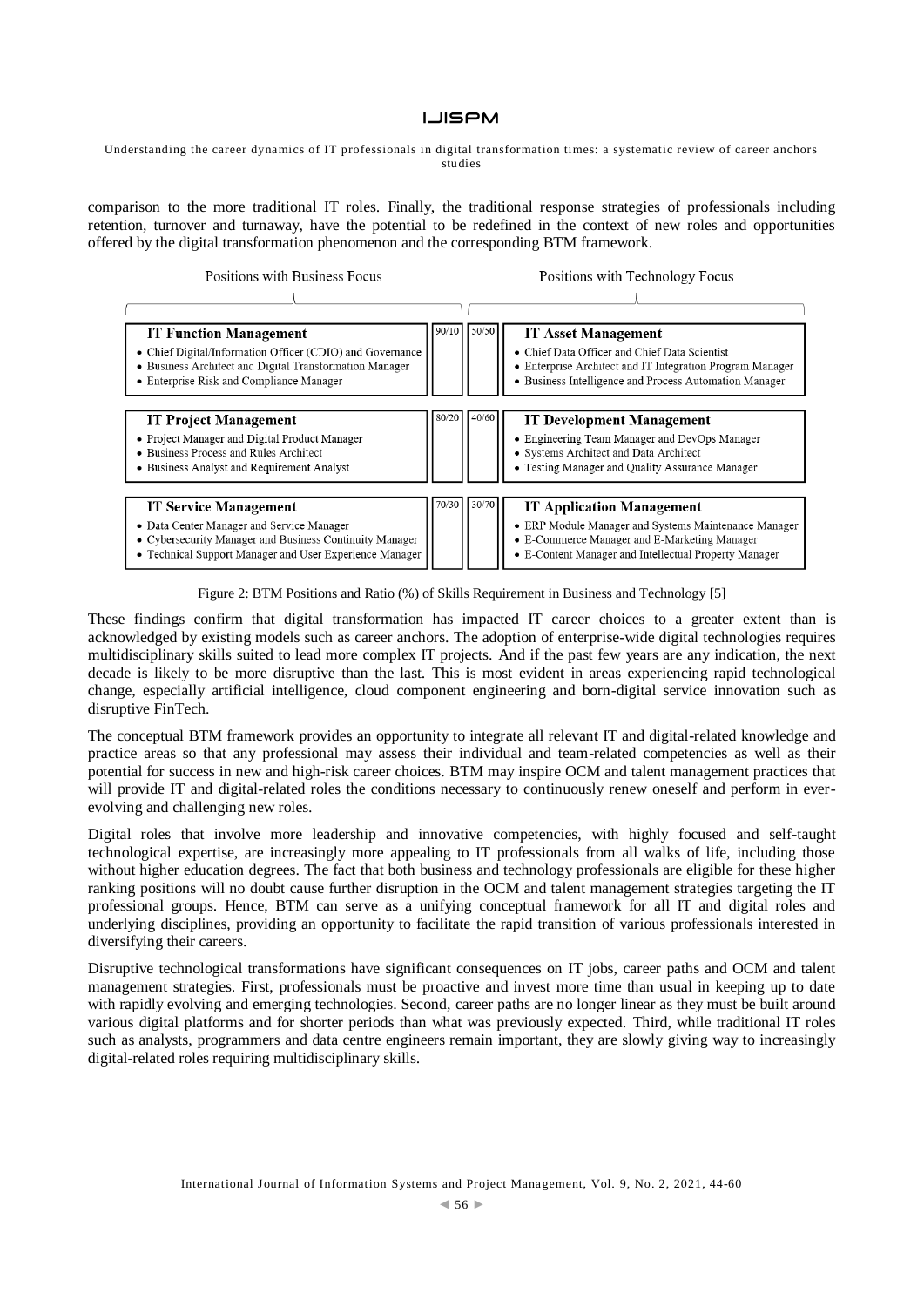Understanding the career dynamics of IT professionals in digital transformation times: a systematic review of career anchors studies

## **7. Conclusion and future work**

This literature review examined 20 career anchors studies to provide insights into how HRM practices can evolve to address the misalignment of human resources in the IT discipline. Three broad themes emerged from the literature: 1. debunking the dual-ladder construct; 2. fostering a diverse workforce through demographic profiles and; 3. understanding the response strategies of IT professionals. While career anchors proved to be an effective model to analyze the career choices of previous generations of IT professionals, a more diverse and dynamic model may be required to understand the opportunities and challenges presented by the increasingly disruptive digital transformation.

New research is required to develop IT career models that account for the disruptive digital transformation and its structural impact on professionals and their jobs. While this study showed BTM as a promising framework for understanding the career dynamics of IT professionals faced with mixed job demands, further research is required to validate the underlying motivations of these individuals. Future studies should focus on collecting empirical data that can identify the types of professionals that fit under the BTM umbrella.

The main limitations of this study relate to the search method for the systematic literature review. First, the keywords selected to carry out the search had a significant influence on the types of articles that were uncovered. Including keywords such as "career anchors" may have narrowed the results. Yet, this would not have allowed us to validate the widespread use of the career anchors framework in understanding the career dynamics of IT professionals. Moreover, excluding keywords such as "human resources" may have provided broader search results. Second, the search for articles was carried out using the Scopus database. Other databases may have yielded different results. A combination of databases would have been useful to enrich the results of the review.

#### **References**

- [1] K. Hölzle, "Designing and implementing a career path for project managers," *International Journal of Project Management,* vol. 28, no. 8, pp. 779-786, 2010.
- [2] G. Vial, "Understanding digital transformation: A review and a research agenda," *The Journal of Strategic Information Systems,* vol. 28, no. 2, pp. 118-144, 2019.
- [3] S. Gagnon, "Business Technology Management as Transdisciplinary IS-IT Competence Framework," presented at the ICIS 2020 Making Digital Inclusive: Blending the Local and the Global, Manuscript submitted for conference, December 13-16, 2020, 1896.
- [4] ITAC Talent, "Business Technology Management National Occupational Standards," ed. Missisauga, ON: The Information Technology Association of Canada (ITAC), 2016.
- [5] S. Gagnon, "Business Technology Management (BTM) Body of Knowledge (BOK)," v.0.1 ed. BTM Forum, 2019.
- [6] L. Brooke, "Prolonging the careers of older information technology workers: continuity, exit or retirement transitions?," *Ageing & Society,* vol. 29, pp. 237-256, 2009.
- [7] J. J. Jiang, W. W. Huang, G. Klein, and J. C.-A. Tsai, "The Career Satisfaction of IT Professionals With Mixed Job Demands," *IEEE Transactions on Engineering Management,* vol. 67, no. 1, pp. 30-41, 2020.
- [8] P. Parviainen, M. Tihinen, J. Kaariainen, and S. Teppola, "Tackling the digitalization challenge: how to benefit from digitalization in practice," *International Journal of Information Systems and Project Management,* vol. 5, no. 1, pp. 63-77, 2017.
- [9] E. Henriette, M. Feki, and I. Boughzala, "The Shape of Digital Transformation: A Systematic Literature Review," in *Mediterranean Conference on Information Systems (MCIS)*, 2015: Association for Information Systems Electronic Library (AISeL).
- [10] R. Kohli and S. Johnson, "Digital Transformation in Latecomer Industries: CIO and CEO Leadership Lessons from Encana Oil & Gas (USA) Inc.," *MIS Quarterly Executive,* vol. 10, no. 4, pp. 141-156, 2011.
- [11] P. Aubert and E. Caroli, "New technologies, workplace organisation and the age structure of the workforce: Firmlevel evidence," *Economic Journal,* vol. 116, no. 509, pp. F73-93, 2005.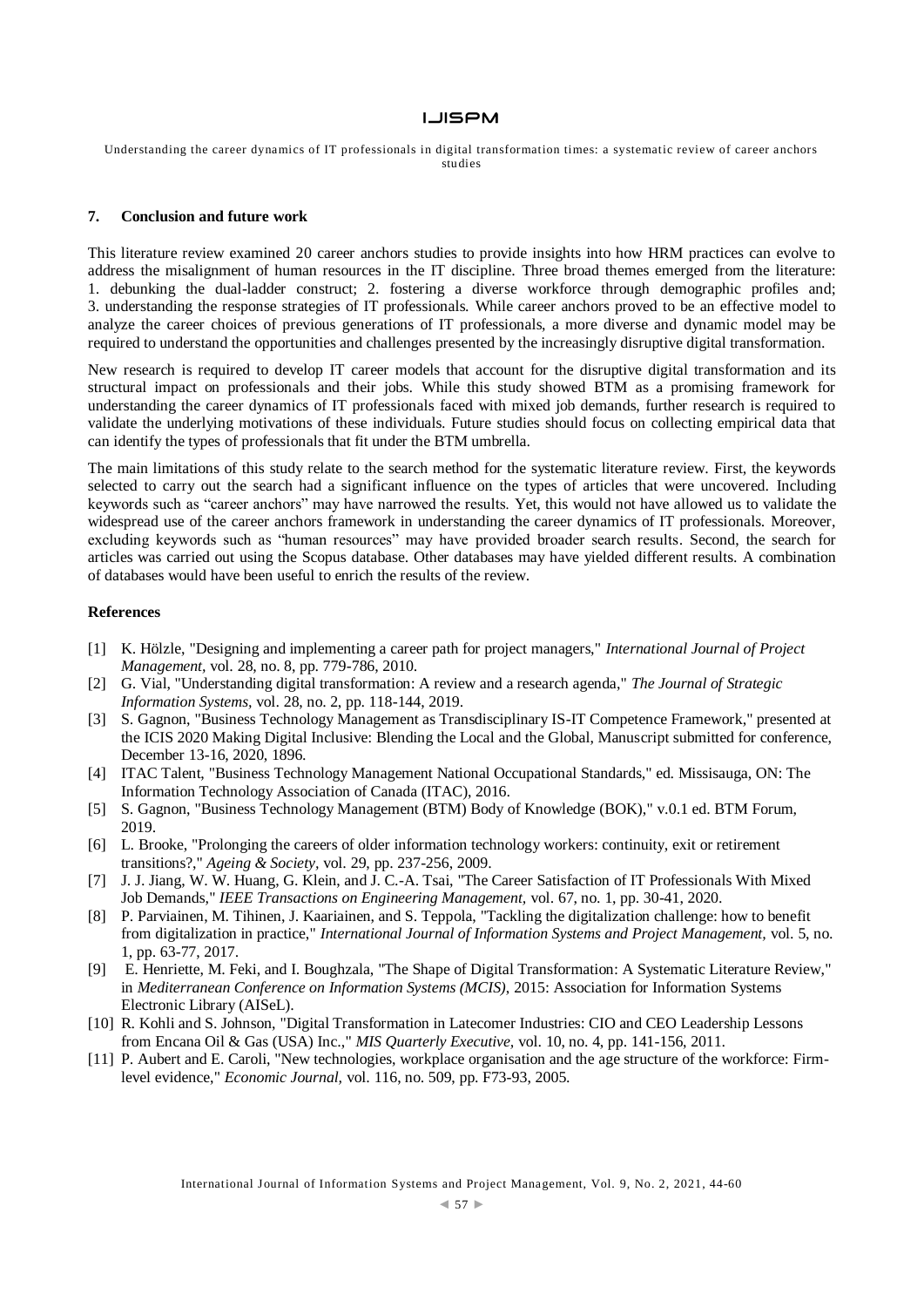Understanding the career dynamics of IT professionals in digital transformation times: a systematic review of career anchors studies

- [12] D. J. Armstrong, C. K. Riemenschneider, and L. G. Giddens, "The advancement and persistence of women in the information technology profession: An extension of Ahuja's gendered theory of IT career stages," *Information Systems Journal,* vol. 28, no. 6, pp. 1082-1124, 2018.
- [13] K. Kyte. "23 Canadian women currently making big moves in the tech scene." <https://dailyhive.com/vancouver/canadian-women-in-tech-march-2019> (accessed 20 June, 2020).
- [14] G. Valenduc *et al.*, *Widening Women's Work in Information and Communication Technology*. Brussels, Belgium: European Commission, 2004.
- [15] M. Maneesatitya and W. Fongsuwan, "Structual equation model of variables affecting turnover intentions on Bangkok's information technology career professionals," *Research Journal of Business Management,* vol. 8, no. 4, pp. 453-463, 2014.
- [16] R. Vandhana and K. R. Sowmya, "Relationship between Job Satisfaction and Employee Turnover in IT Organizations," *International Journal on Global Business Management & Research,* vol. 4, no. 1, pp. 62-69, 2015.
- [17] M. Booz. "The 3 Industries Have the Highest Talent Turnover Rates.[" https://business.linkedin.com/talent](https://business.linkedin.com/talent-solutions/blog/trends-and-research/2018/the-3-industries-with-the-highest-turnover-rates)[solutions/blog/trends-and-research/2018/the-3-industries-with-the-highest-turnover-rates](https://business.linkedin.com/talent-solutions/blog/trends-and-research/2018/the-3-industries-with-the-highest-turnover-rates) (accessed 17 June, 2020).
- [18] W. B. Barclay, J. R. Chapman, and B. L. Brown, "Underlying Factor Structure of Schein's Career Anchor Model," *Journal of Career Assessment,* vol. 21, no. 3, pp. 430-451, 2013.
- [19] E. H. Schein, "Career anchors revisited: Implications for career development in the 21st century," *Academy of Management Perspectives,* vol. 10, no. 4, pp. 80-88, 1996.
- [20] E. H. Schein and J. Van Maanen, "Career anchors and job/role planning: Tools for career and talent management," *Organizational Dynamics,* vol. 45, no. 3, pp. 165-173, 2016.
- [21] E. H. Schein, "Career Anchors and Career Paths: A Panel Study of Management School Graduates," Sloan School of Management, M.I.T., Technical Report 1, 1974.
- [22] D. C. Feldman and M. C. Bolino, "Careers within careers: Reconceptualizing the nature of career anchors and their consequences," *Human Resource Management Review,* vol. 6, no. 2, pp. 89-112, 1996.
- [23] J. R. Chapman and B. L. Brown, "An empirical study of the career anchors that govern career decisions," *Personnel Review,* vol. 43, no. 5, pp. 717-740, 2014.
- [24] T. J. DeLong, "Reexamining the career anchor model," *Personnel,* vol. 59, no. 3, pp. 60-61, 1982.
- [25] M. Templier and G. Pare, "A Framework for Guiding and Evaluating Literature Reviews," *Communications of the Association for Information Systems,* vol. 37, no. 6, pp. 112-137, 2015.
- [26] M. Farjoun, C. Ansell, and A. Boin, "Pragmatism in Organization Studies: Meeting the Challenges of a Dynamic and Complex World," *Organization Science,* vol. 26, no. 6, pp. 1787-1804, 2015.
- [27] M. Igbaria, J. H. Greenhaus, and S. Parasuraman, "Career Orientations of MIS Employees: An Empirical Analysis," *MIS Quarterly,* vol. 15, no. 2, 1991.
- [28] R. G. Crepeau, C. W. Crook, M. Goslar, D., and M. E. McMurtrey, "Career anchors of information systems personnel," *Journal of Management Information Systems,* vol. 9, no. 2, pp. 145-160, 1992.
- [29] H. Ramakrishna and D. Potosky, "Structural shifts in career anchors of information systems personnel: A preliminary empirical analysis," *Journal of Computer Information Systems,* vol. 42, no. 2, pp. 83-89, 2001.
- [30] H. Ramakrishna and D. Potosky, "Conceptualization and Exploration of Composite Career Anchors: An Analysis of Information Systems Personnel," *Human Resource Development Quarterly,* vol. 14, no. 2, pp. 199-214, 2003.
- [31] I. C. Chang, H. G. Hwang, C. F. Liu, and S. H. Siang, "A study of career anchors and job characteristic preferences of IS students," *Journal of Computer Information Systems,* vol. 47, no. 3, pp. 24-33, 2007.
- [32] R. M. Wong, A. M. Fiedler, and C.-H. Liu, "Exploring the motivation of students in choosing information systems as their major," *Issues in Information Systems,* vol. VIII, no. 1, pp. 198-203, 2007.
- [33] J. J. Jiang, J. Motwani, and R. A. Pick, "Managing entry-level IS professionals: Using career orientation constructs," *Journal of Computer Information Systems,* vol. 36, no. 3, pp. 105-110, 1996.
- [34] J. J. Jiang and G. Klein, "Supervisor Support and Career Anchor Impact on the Career Satisfaction of the Entry-Level Information Systems Professional," *Journal of Management Information Systems,* vol. 16, no. 3, pp. 219- 240, 1999.
- [35] J. J. Jiang, G. Klein, and J. L. Balloun, "The joint impact of internal and external career anchors on entry-level IS career satisfaction," *Information and Management,* vol. 39, no. 1, pp. 31-39, 2001.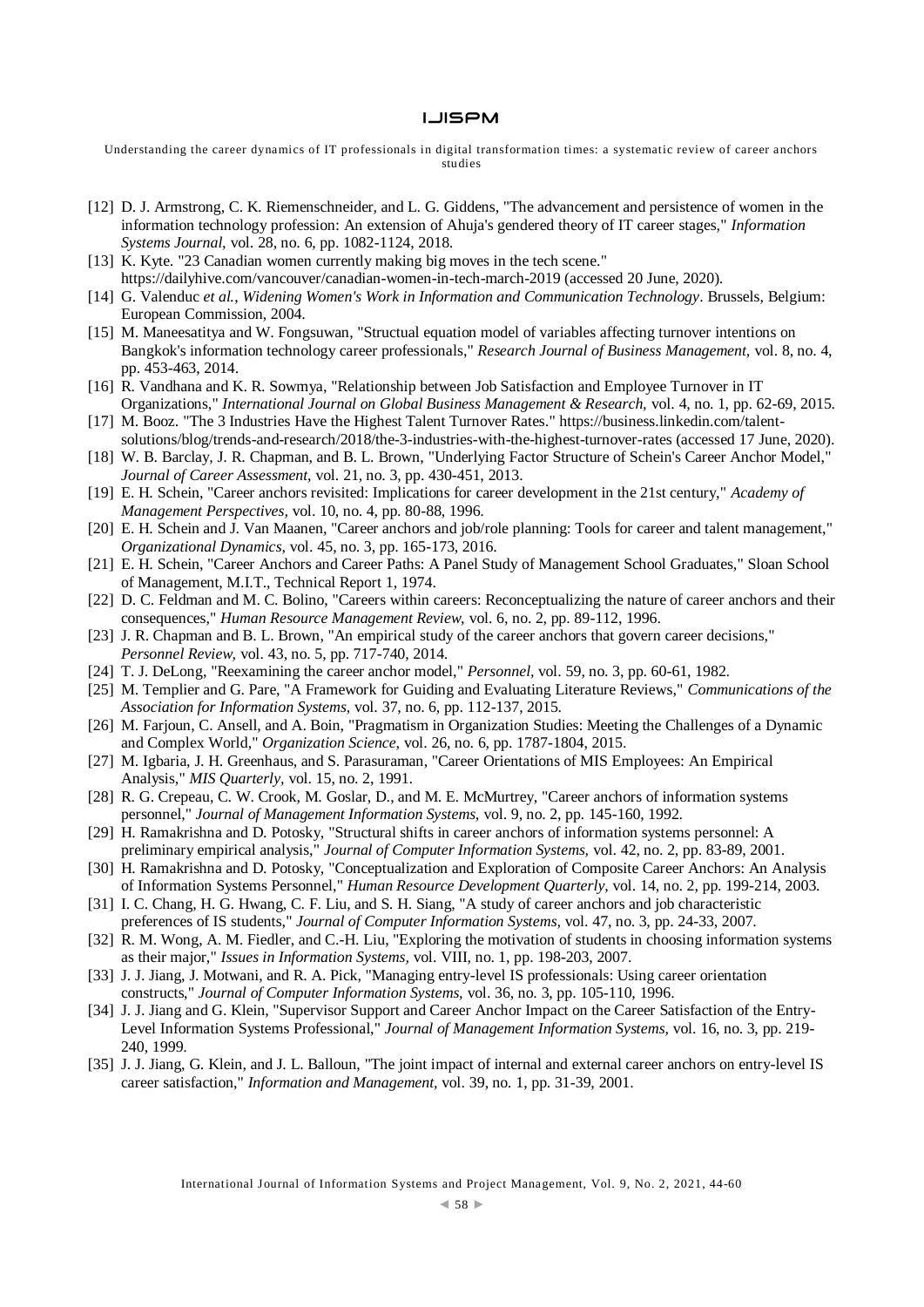Understanding the career dynamics of IT professionals in digital transformation times: a systematic review of career anchors studies

- [36] M. K. Hsu, H. G. Chen, J. J. Jiang, and G. Klein, "Career Satisfaction for Managerial and Technical Anchored IS Personnel in Later Career Stages," *Data Base for Advances in Information Systems,* vol. 34, no. 4, pp. 64-72, 2003.
- [37] J. L. Quesenberry and E. M. Trauth, "The (dis)placement of women in the IT workforce: an investigation of individual career values and organisational interventions," *Information Systems Journal,* vol. 22, no. 6, pp. 457- 473, 2012.
- [38] M. Igbaria, G. Meredith, and D. C. Smith, "Career orientations of information systems employees in South Africa," *Journal of Strategic Information Systems,* vol. 4, no. 4, pp. 319-340, 1995.
- [39] C. F. Huang, "A longitudinal and comparative study for career orientations dynamics of information systems professionals," *International Journal of Business and Systems Research,* vol. 2, no. 1, pp. 52-66, 2008.
- [40] C. L. H. Chang, "The study of the turnover of MIS professionals The Gap between Taiwanese and US societies," *International Journal of Information Management,* vol. 30, no. 4, pp. 301-314, 2010.
- [41] C. L. H. Chang, K. N. Shen, and S. Wu, "Career anchors of IT/IS personnel: A cross-culture research based on the guanxi culture theory," *Journal of Global Information Management,* vol. 28, no. 4, pp. 160-190, 2020.
- [42] J. Arnold, C. Coombs, R., and M. Gubler, "Career anchors and preferences for organizational career management: a study of information technology professionals in three European countries," *The International Journal of Human Resource Management,* vol. 30, no. 22, pp. 3190-3222, 2019.
- [43] A. P. George and A. N. Joji, "Turnover Intentions: Perspectives of IT Professionals in Kerala," *IUP Journal of Organizational Behavior,* vol. 10, no. 1, pp. 18-41, 2011.
- [44] C. L.-H. Chang, J. J. Jiang, G. Klein, and H.-G. Chen, "Career anchors and disturbances in job turnover decisions -A case study of IT professionals in Taiwan," *Information & Management,* vol. 49, no. 6, pp. 309-319, 2012.
- [45] C. L.-H. Chang, V. Chen, G. Klein, and J. J. Jiang, "Information system personnel career anchor changes leading to career changes," *European Journal of Information Systems,* vol. 20, no. 1, pp. 103-117, 2011.